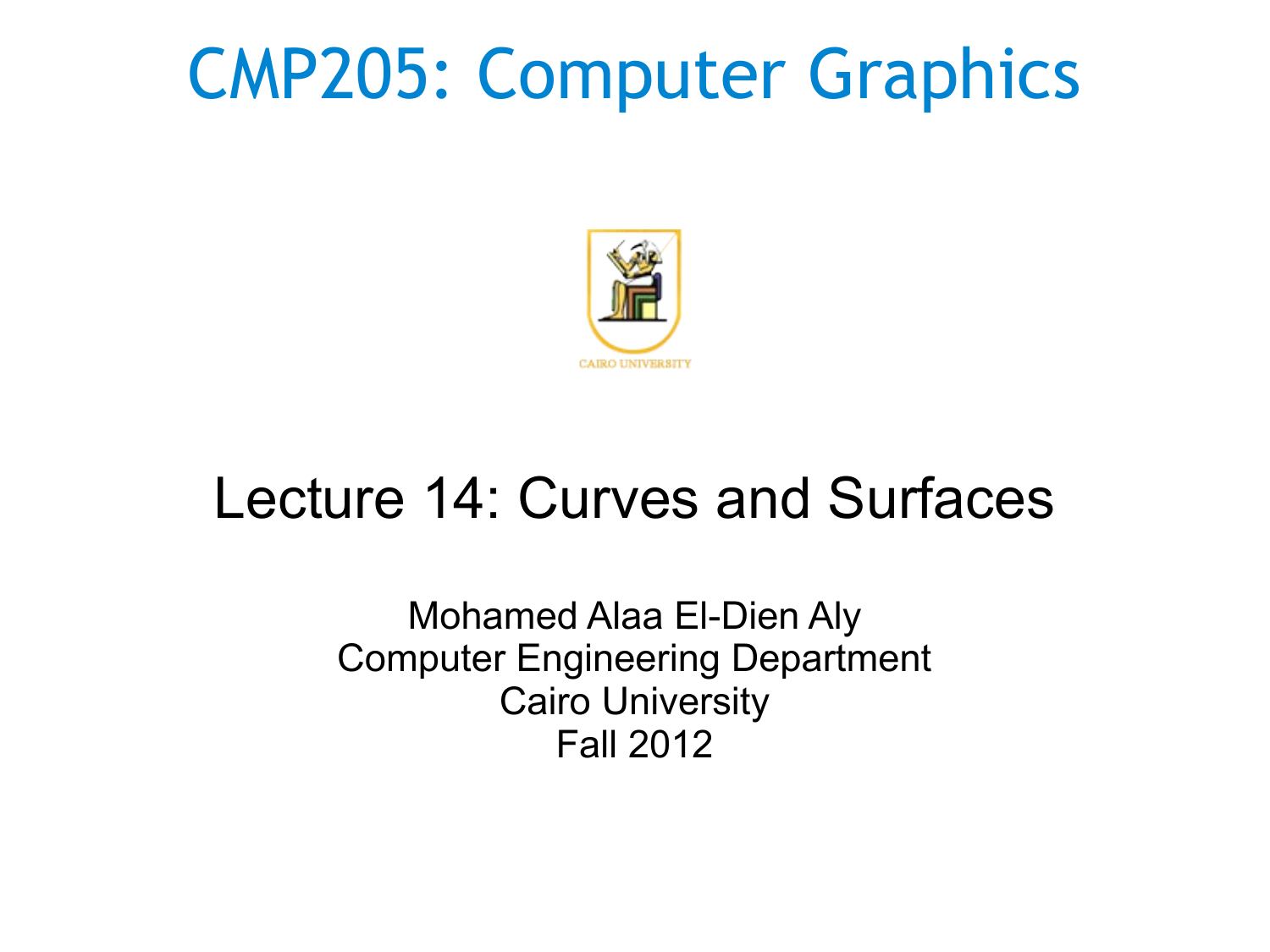## Agenda

- Splines
	- Linear Splines
	- Hermite Splines
	- Bézier Splines
- Surfaces

**Acknowledgment**: Some slides adapted from Steve Marschner, Maneesh Agrawala, and Fredo Durand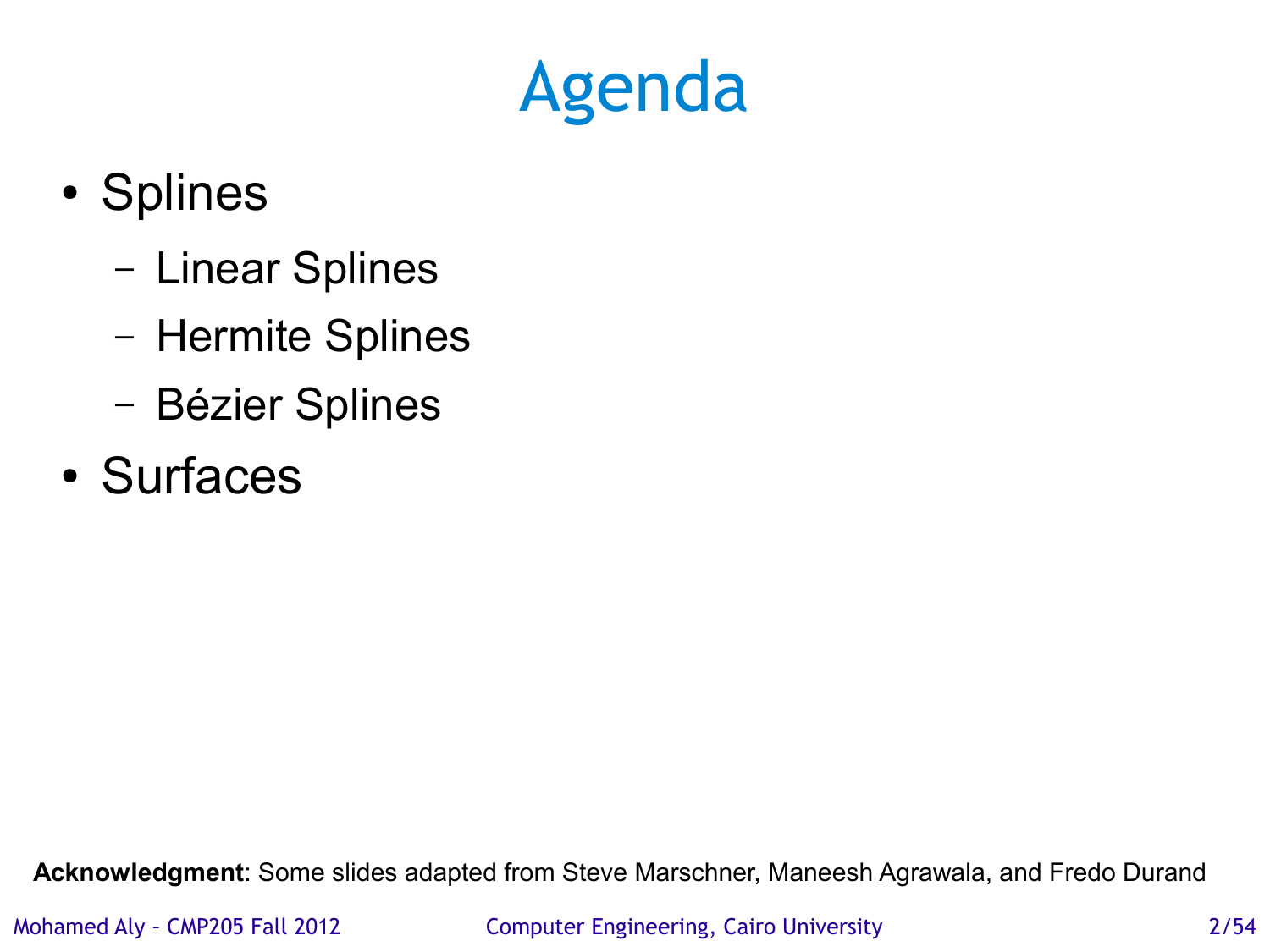- In many applications need to draw smooth curves
- So far
	- triangles, squares, …
	- circles, ellipses, ...



Mohamed Aly - CMP205 Fall 2012 Computer Engineering, Cairo University 3/54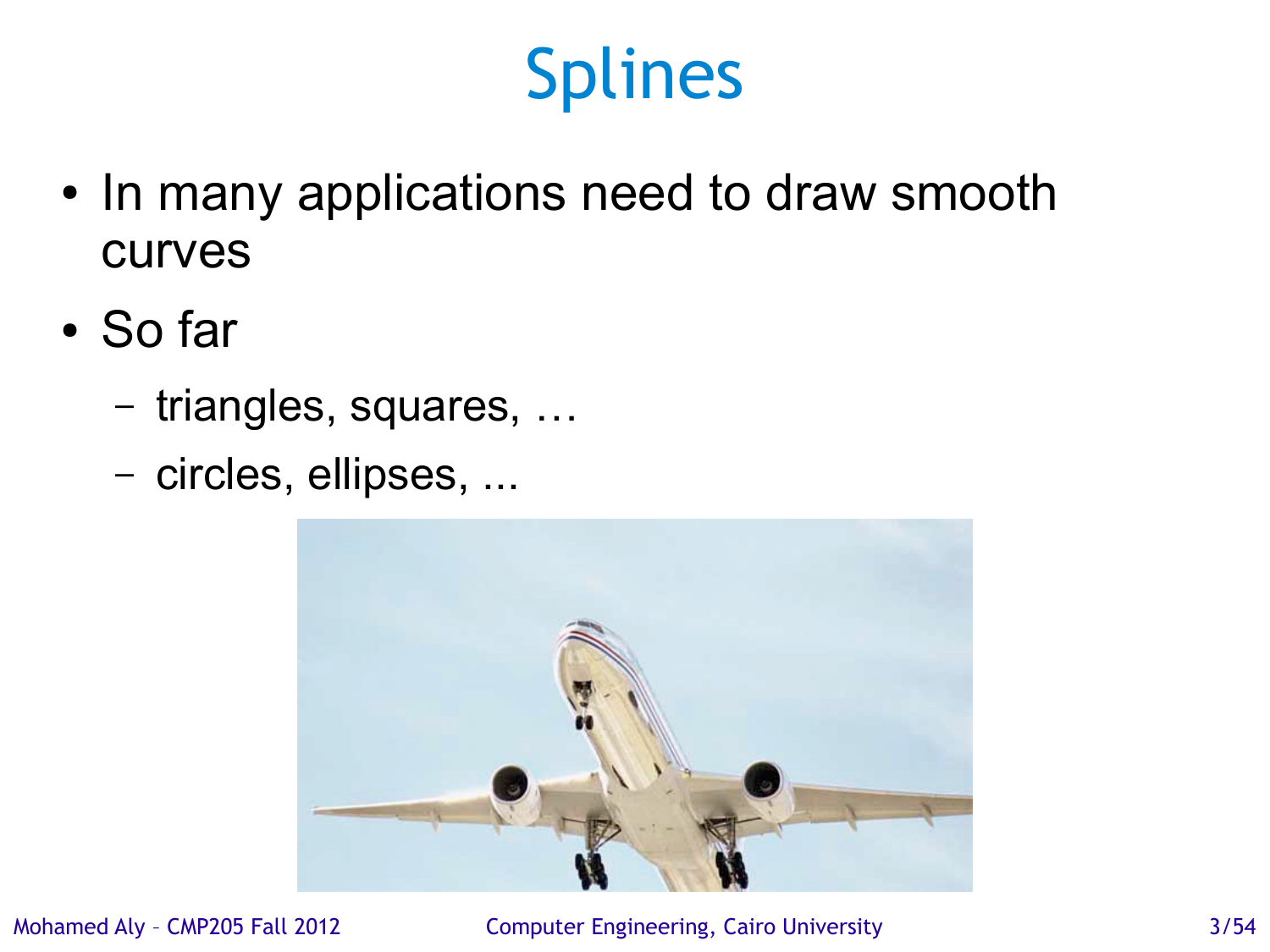

#### Metal Spline and Ducks used by draftsmen

Mohamed Aly - CMP205 Fall 2012 Computer Engineering, Cairo University 61 Also and 4/54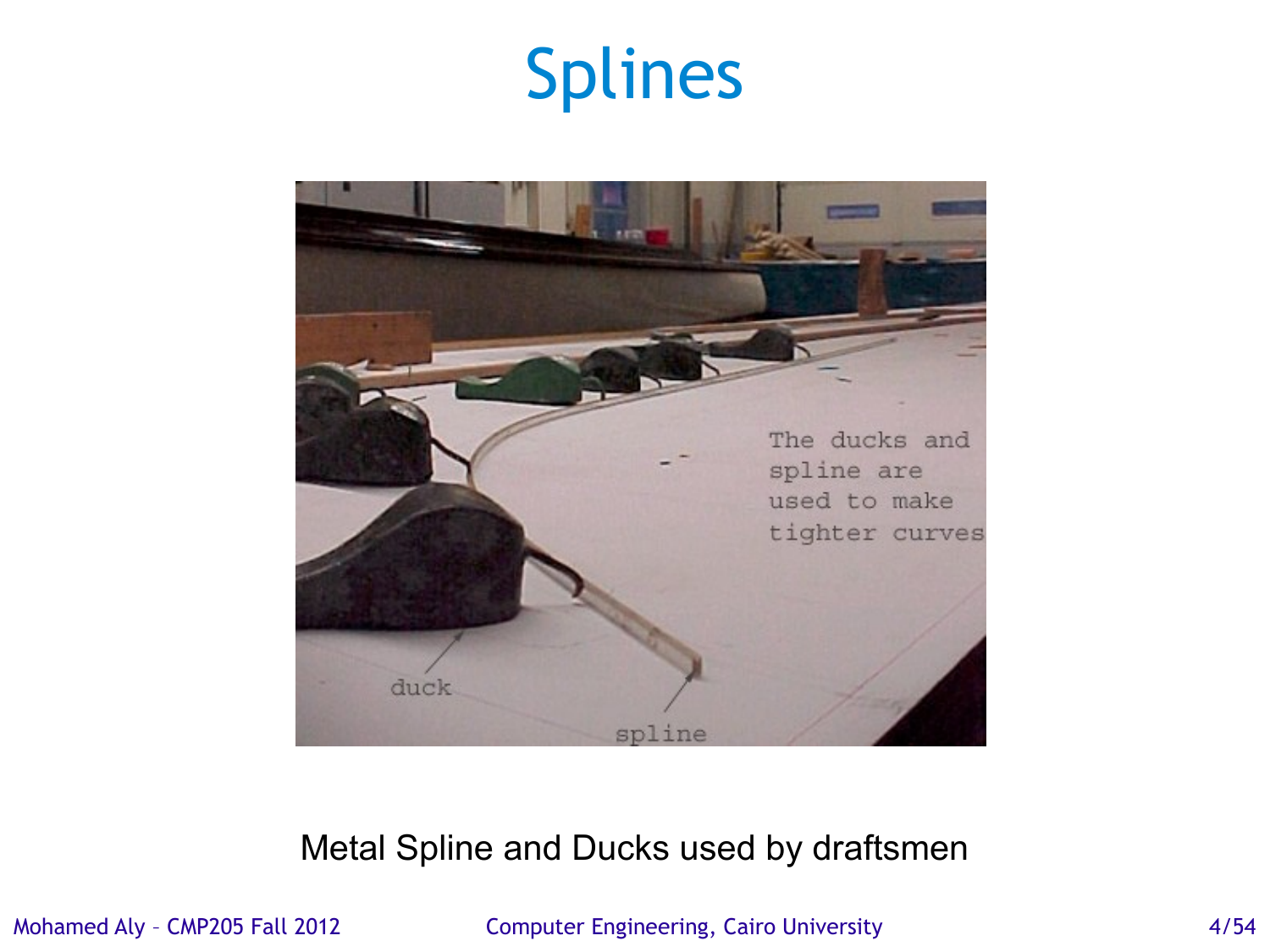#### • Smooth curves

- Many applications
	- 2D modeling (Inkscape, Illustrator)
	- Fonts
	- 3D modeling
	- Animation
- Generally
	- Interpolation
	- Approximation

Splines



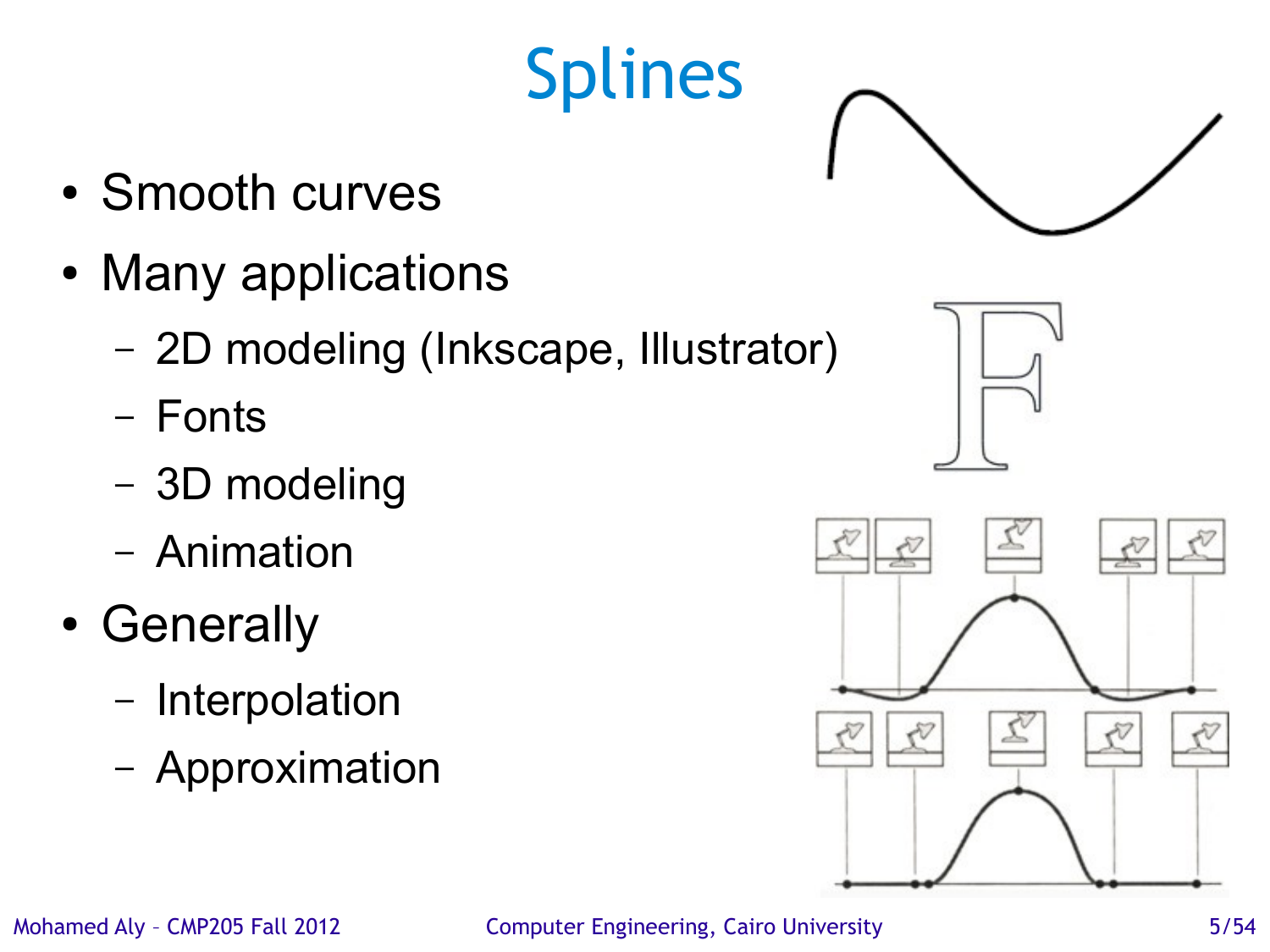- Smoothness
	- Metal spline: metal curve minimization
	- Graphics: smooth functions (low order polynomial)
- Control
	- Metal spline: ducks
	- Graphics: control points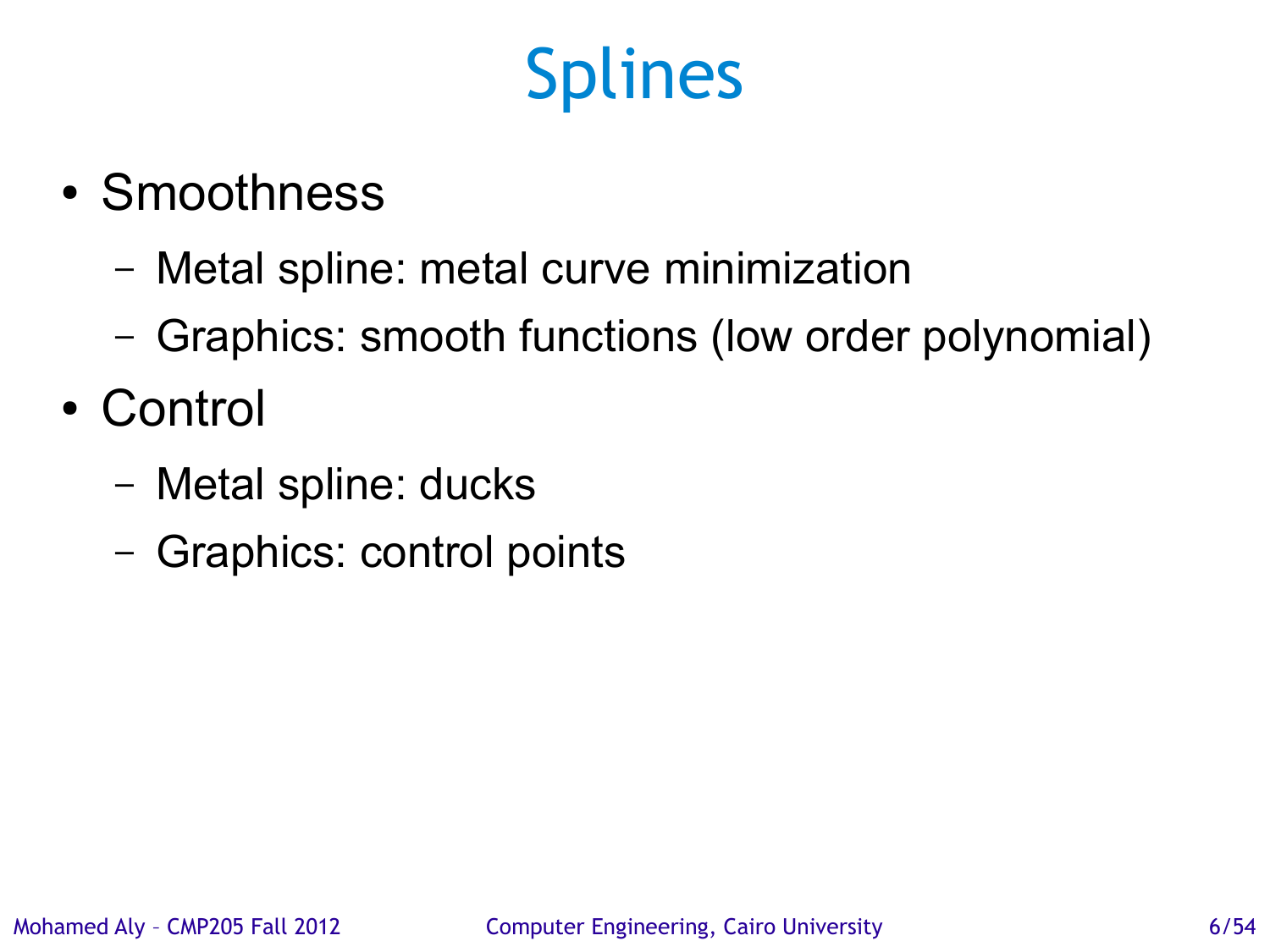

Mohamed Aly - CMP205 Fall 2012 Computer Engineering, Cairo University 7/54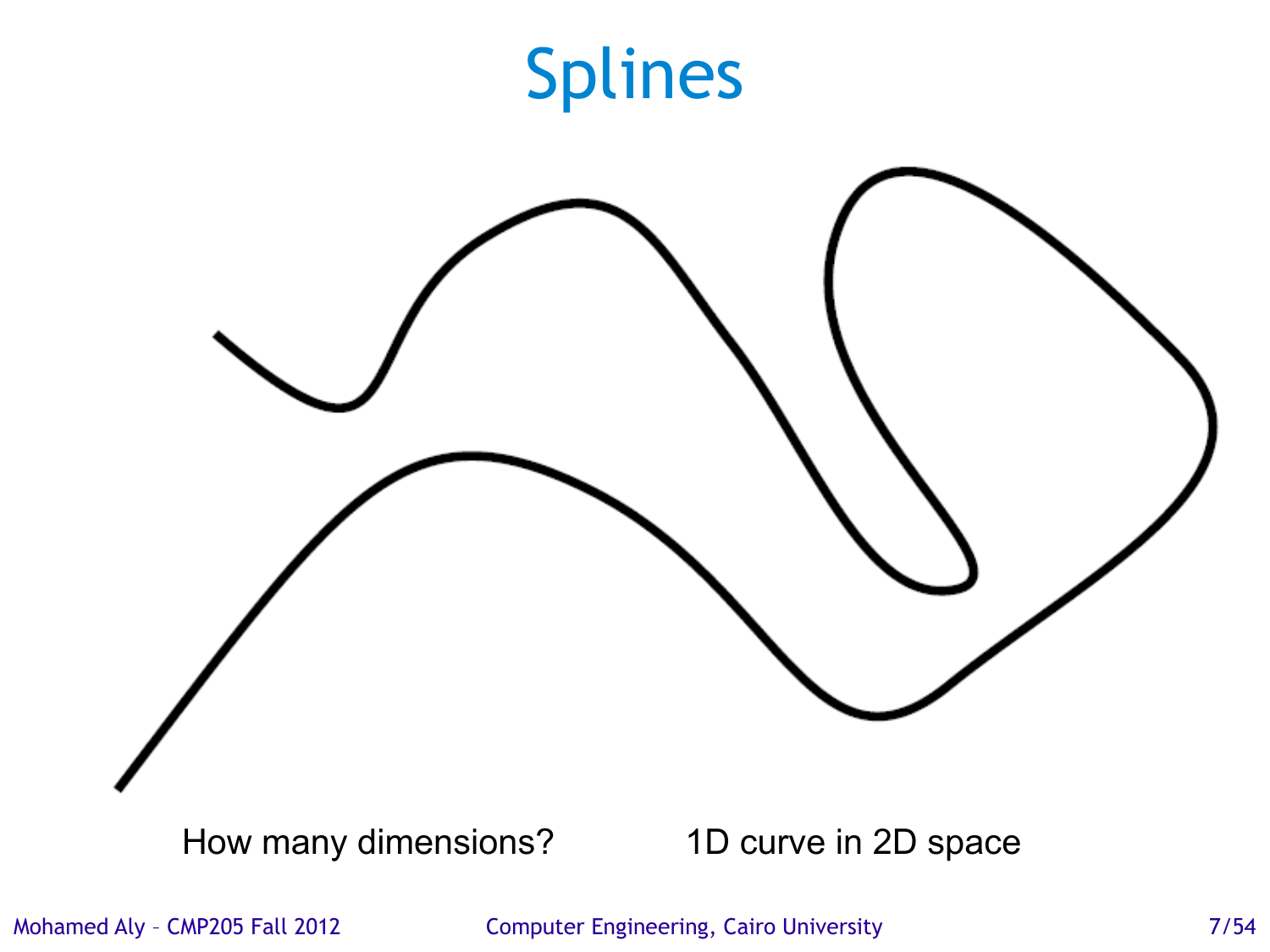

How many dimensions? 1D curve in 3D space

Mohamed Aly - CMP205 Fall 2012 Computer Engineering, Cairo University 6/54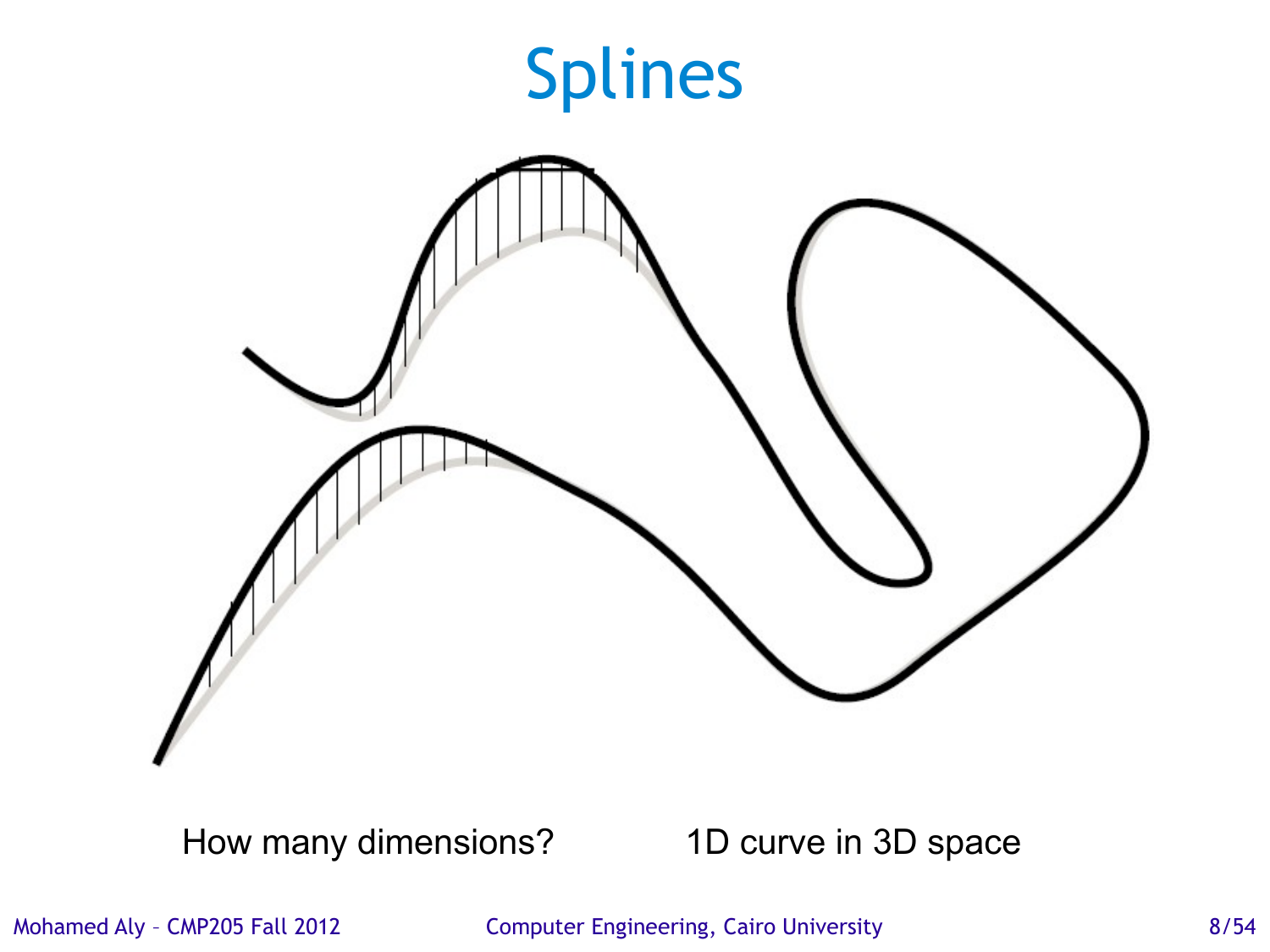$$
\text{Parametric Curve} \qquad S = \{ \, \boldsymbol{p}(t) | t \in [0, N] \} \qquad \qquad \boldsymbol{p}(t) = \begin{bmatrix} x(t) \\ y(t) \end{bmatrix}
$$

Piecewise polynomial: different polynomial in each interval [i, i+1]



Mohamed Aly - CMP205 Fall 2012 Computer Engineering, Cairo University 69/54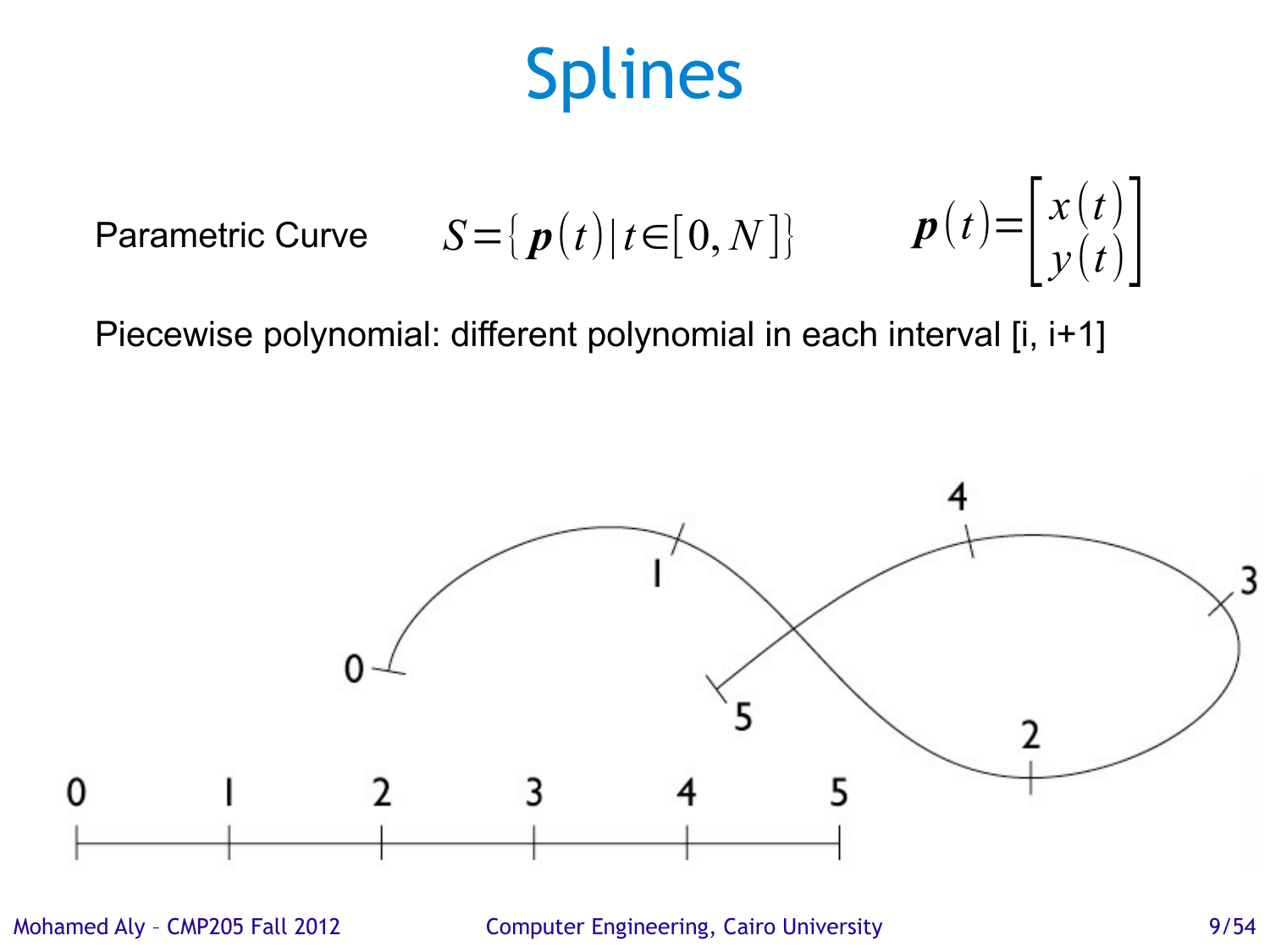$$
\text{Parametric Curve} \qquad S = \{ \, \bm{p}(t) | t \in [0, N] \} \qquad \quad \bm{p}(t) = \begin{bmatrix} x(t) \\ y(t) \end{bmatrix}
$$

Piecewise polynomial: different polynomial in each interval [i, i+1]



Mohamed Aly - CMP205 Fall 2012 Computer Engineering, Cairo University 10/54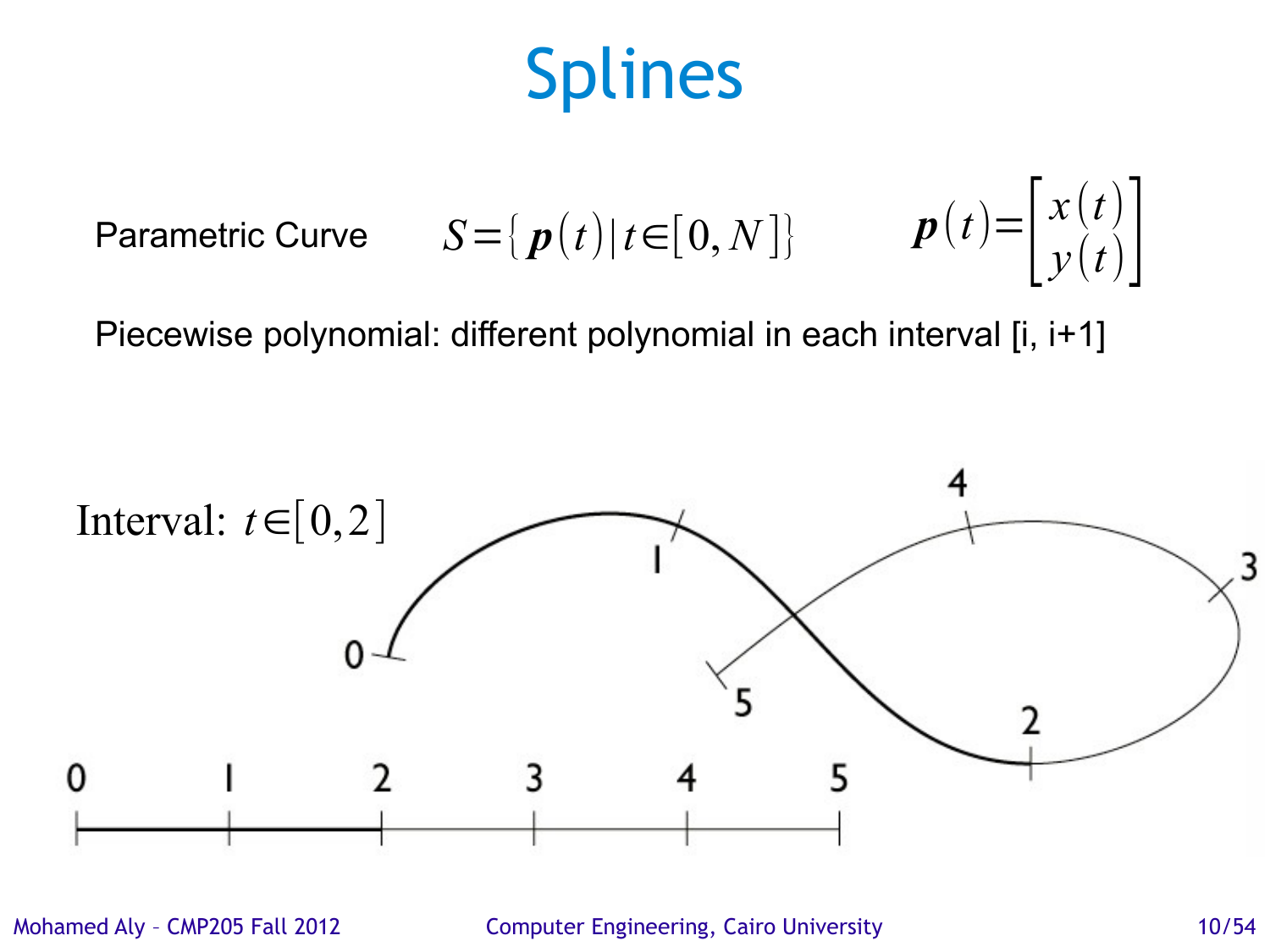- Generally  $f(t)$  is piecewise polynomial
	- For example, cubic spline has cubic polynomials

$$
x(t) = a_x t^3 + b_x t^2 + c_x t + d_x
$$
  

$$
y(t) = a_y t^3 + b_y t^2 + c_y t + d_y
$$

– Coefficients different for every type of spline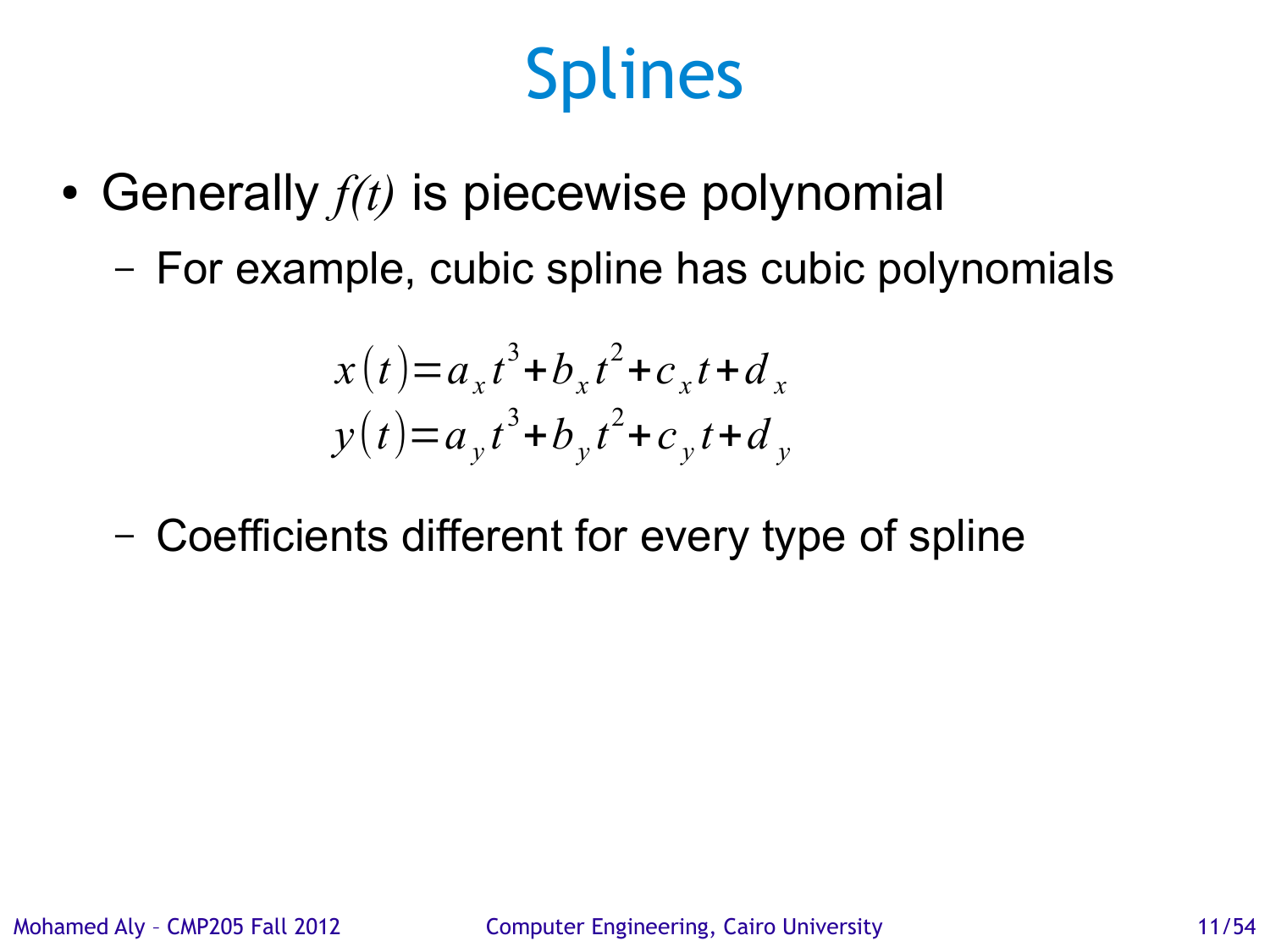#### Coordinate Functions

2D spline





Mohamed Aly – CMP205 Fall 2012 Computer Engineering, Cairo University 12/54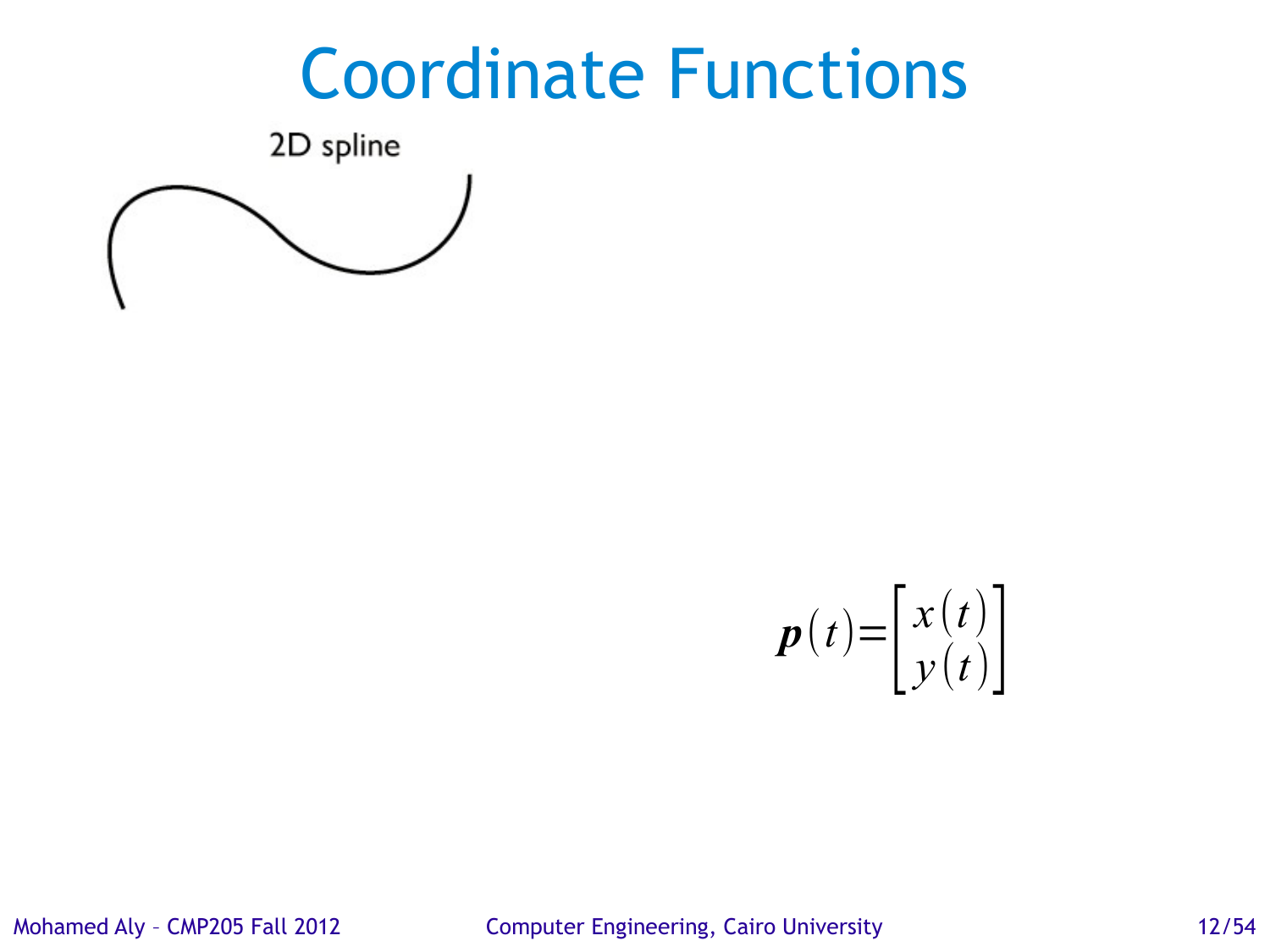

Mohamed Aly – CMP205 Fall 2012 Computer Engineering, Cairo University 13/54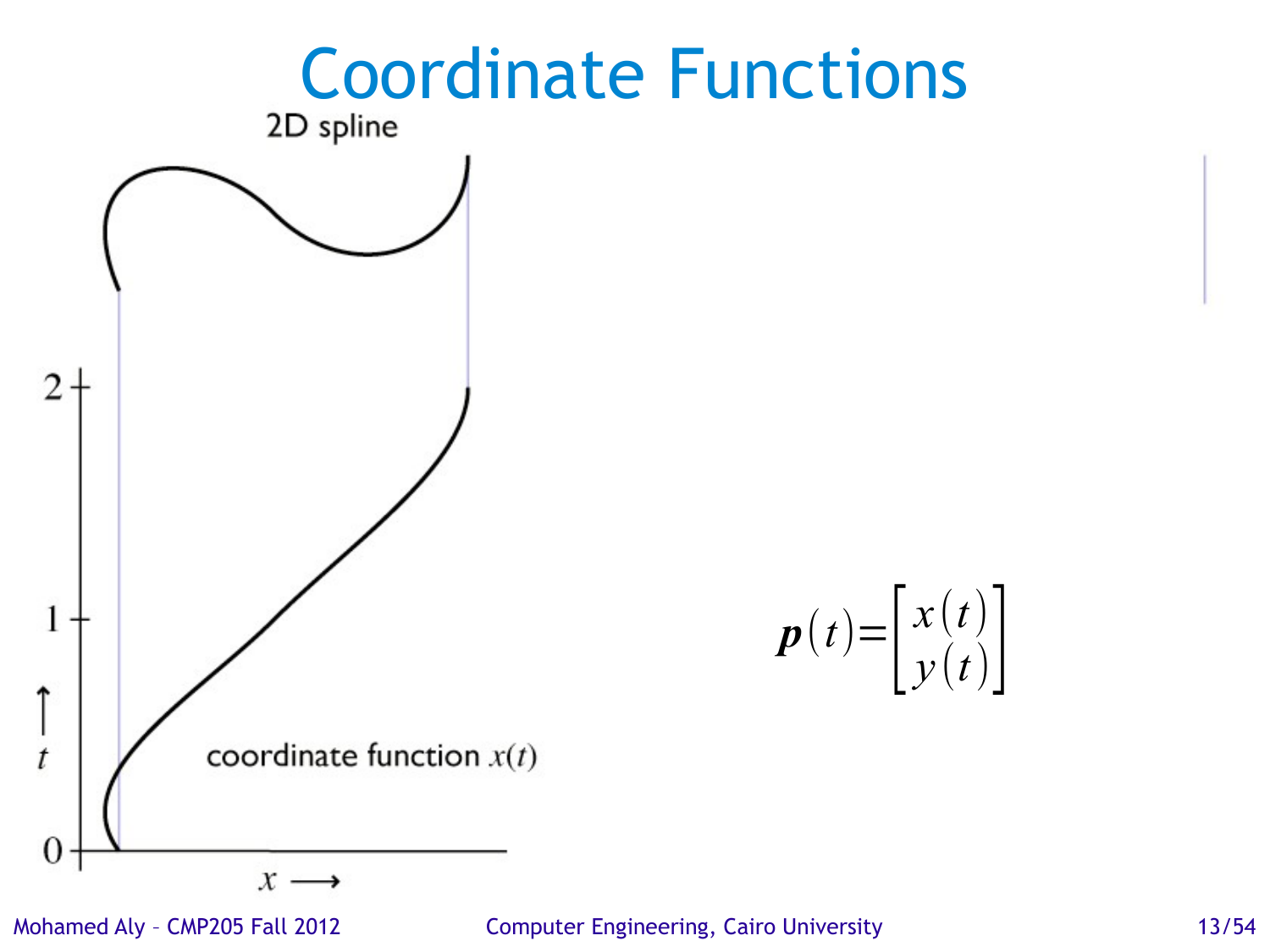

Mohamed Aly – CMP205 Fall 2012 Computer Engineering, Cairo University 14/54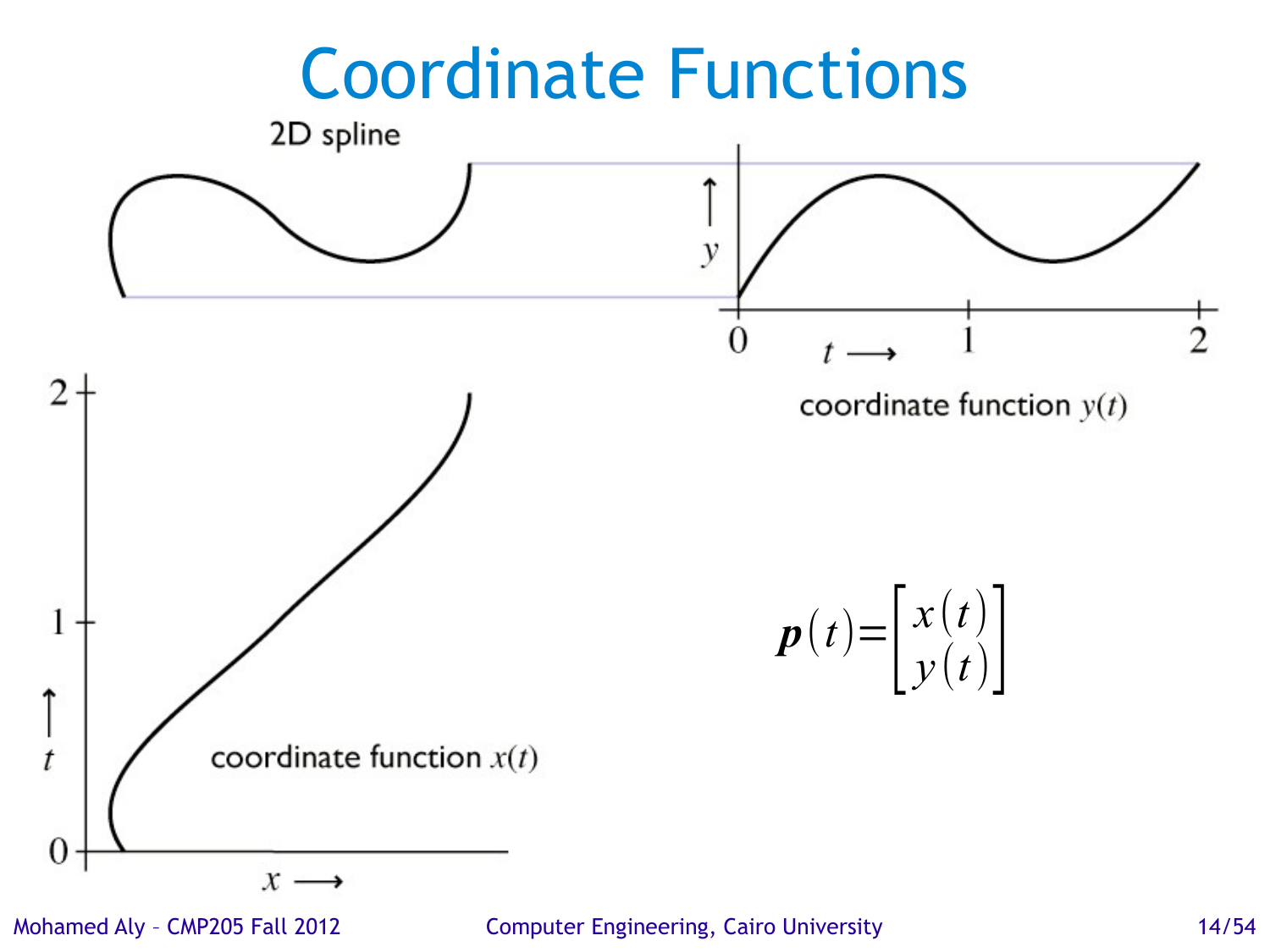#### Coordinate Functions



Mohamed Aly – CMP205 Fall 2012 Computer Engineering, Cairo University 15/54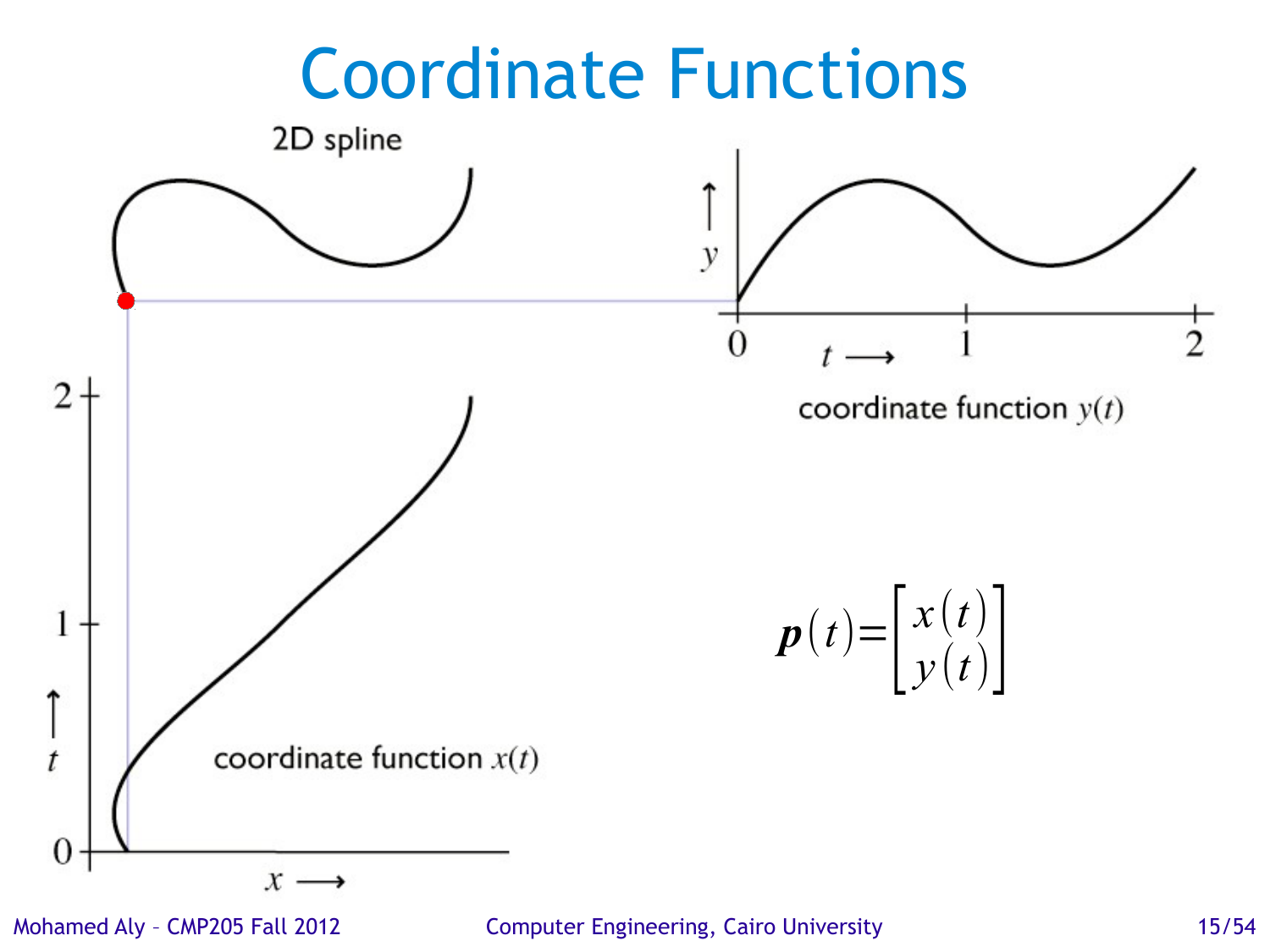# Coordinate Functions 2D spline y  $\overline{2}$  $\Omega$ coordinate function  $y(t)$ *x* (*t*)  $p(t)=\begin{bmatrix} 3 \ 1 \end{bmatrix}$  $y(t)$ coordinate function  $x(t)$

 $x \rightarrow$ 

1

↑

 $\dot{t}$ 

 $\boldsymbol{0}$ 

Mohamed Aly – CMP205 Fall 2012 Computer Engineering, Cairo University 16/54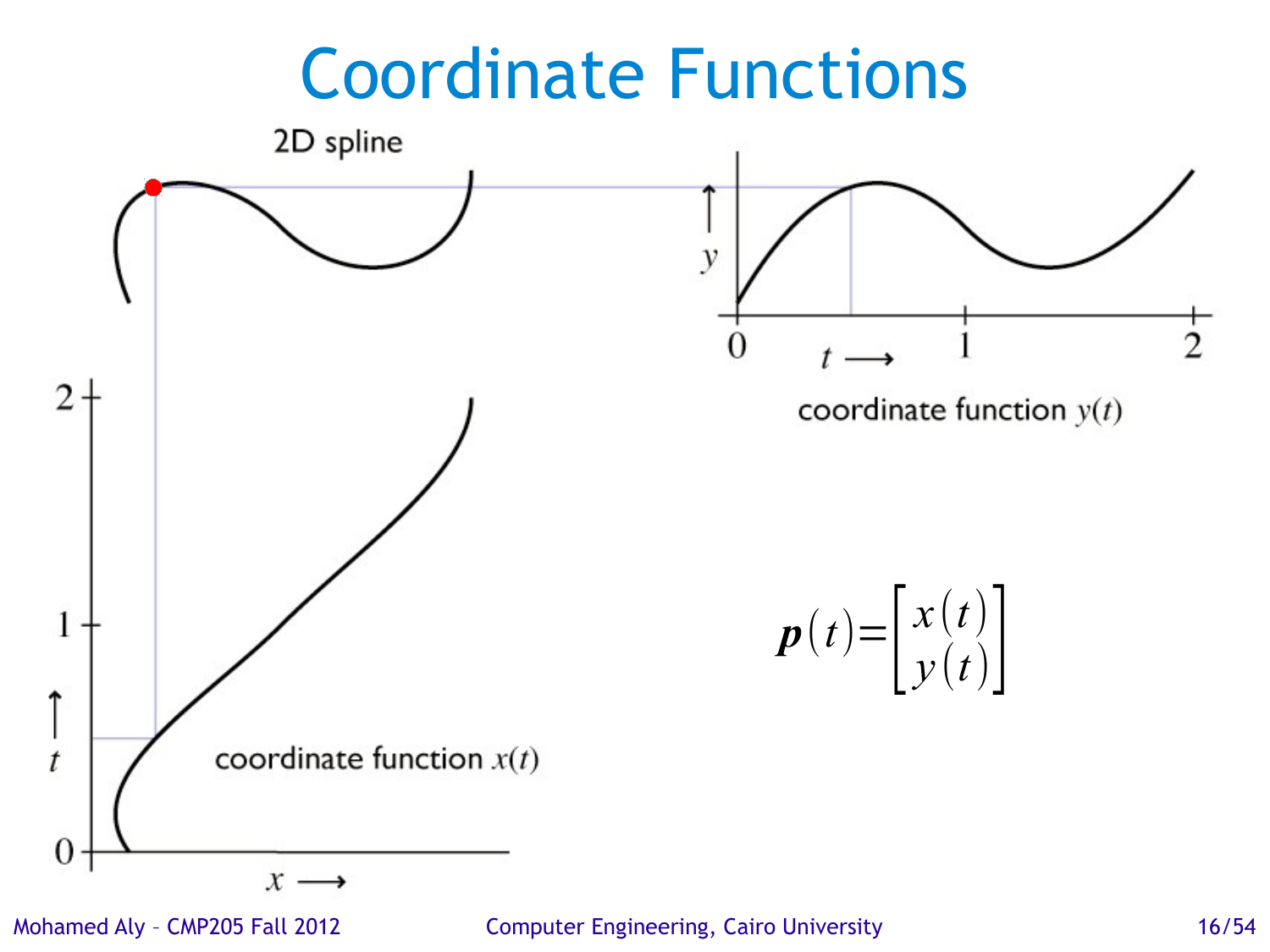#### Coordinate Functions



Mohamed Aly – CMP205 Fall 2012 Computer Engineering, Cairo University 17/54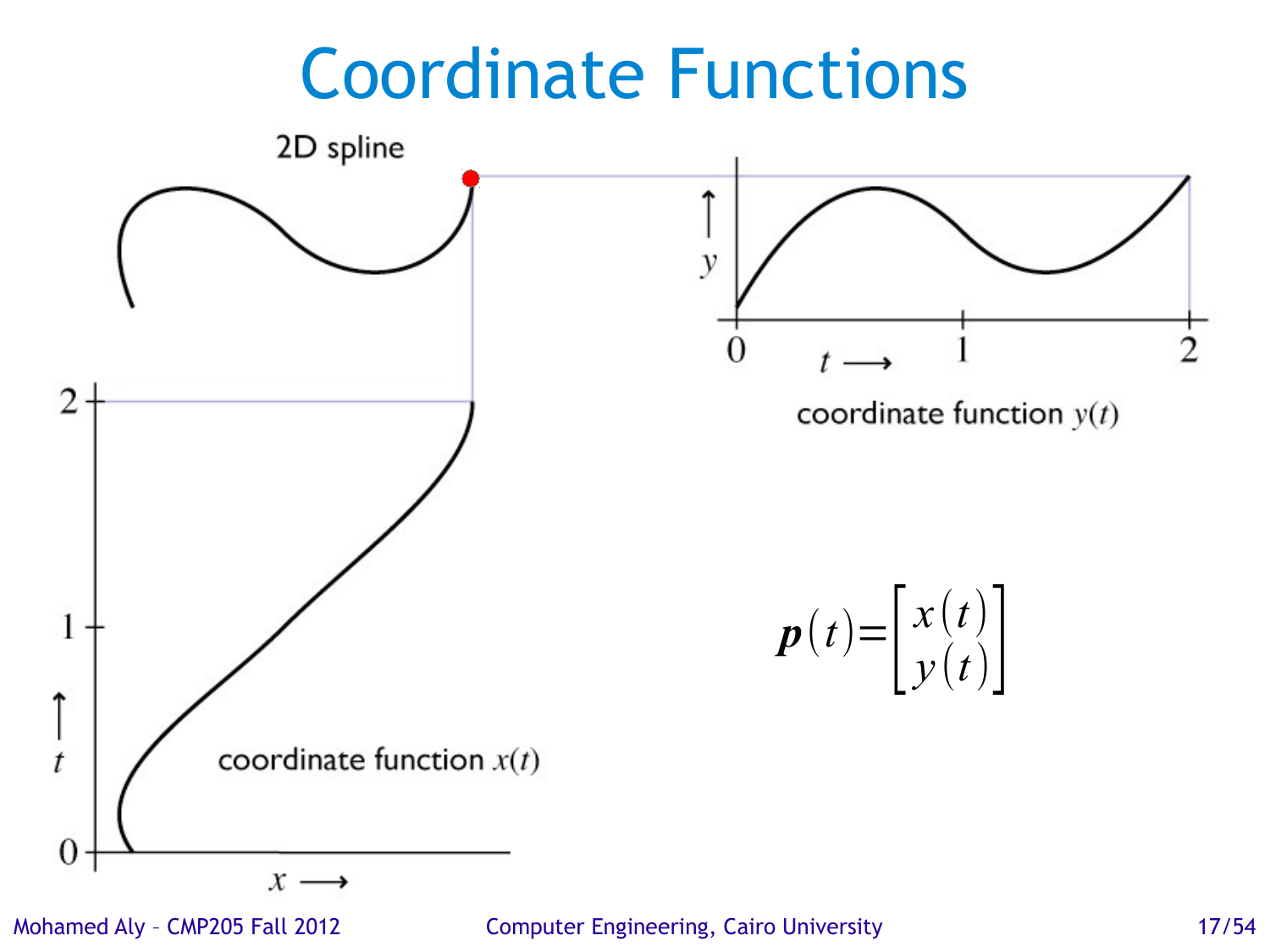

Control Points: Control the shape of the spline

Mohamed Aly - CMP205 Fall 2012 Computer Engineering, Cairo University 18/54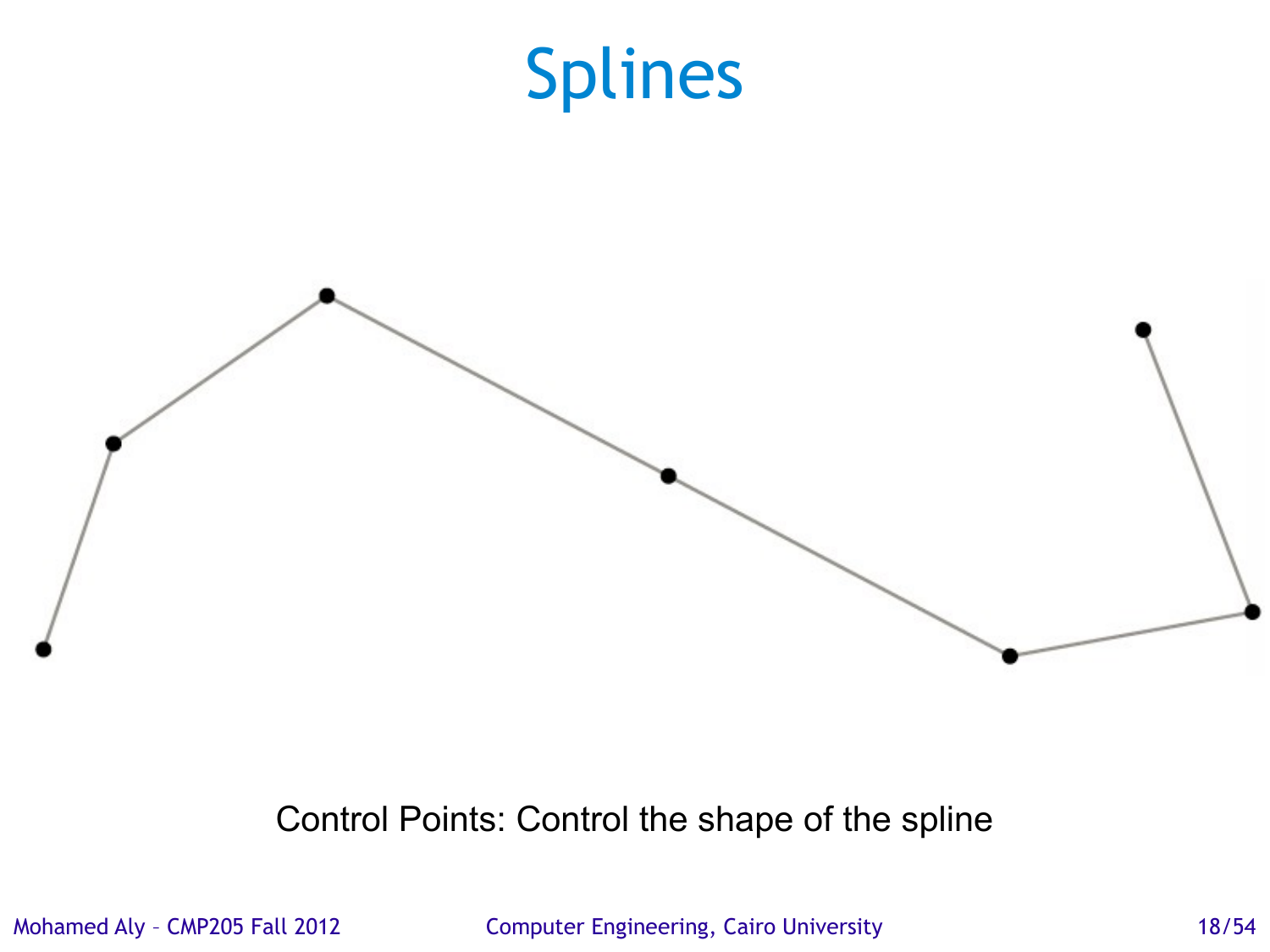

Interpolating spline: passes through the control points

Mohamed Aly - CMP205 Fall 2012 Computer Engineering, Cairo University 19/54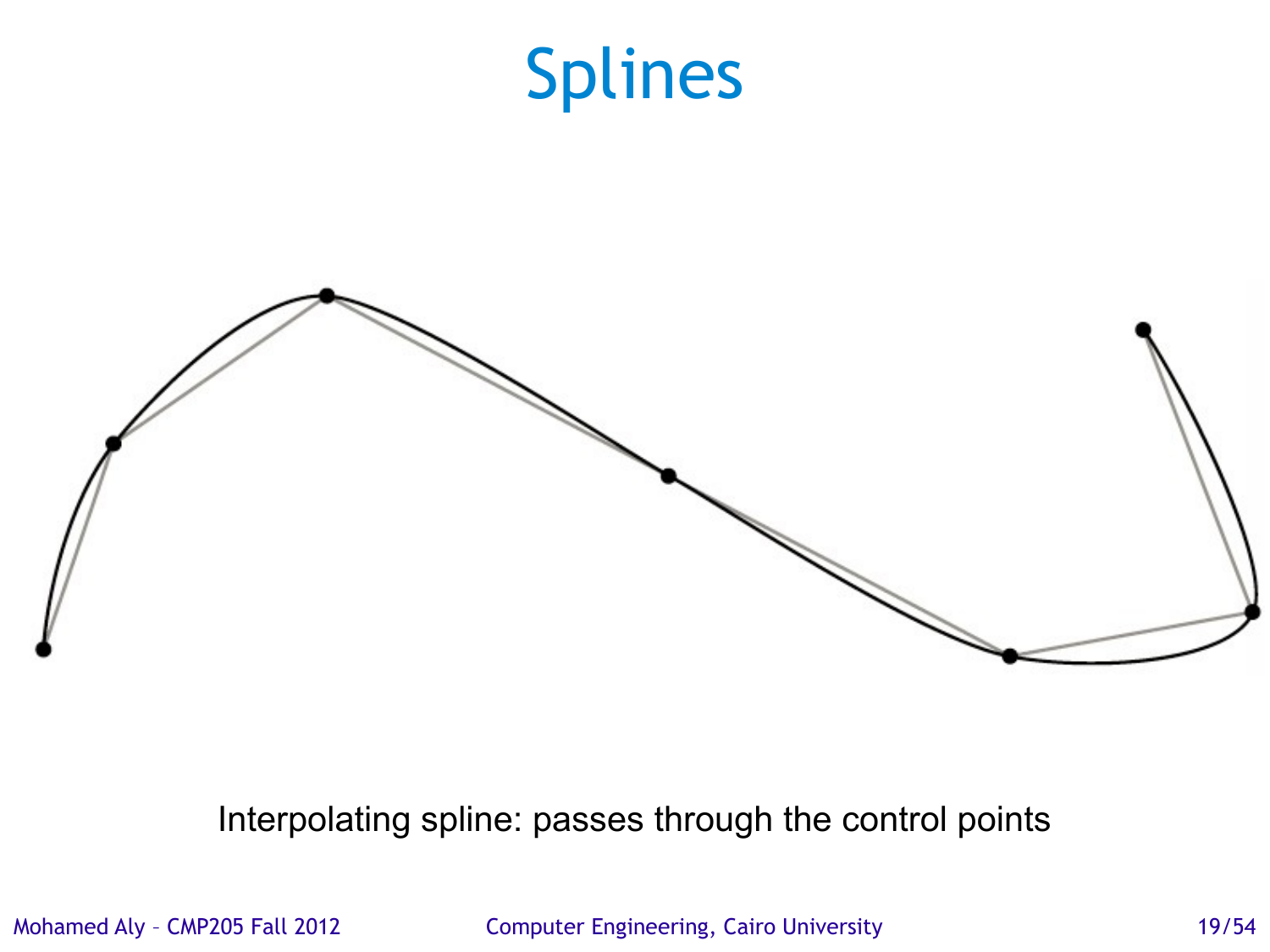

Approximating Spline: just guided by the control points

Mohamed Aly – CMP205 Fall 2012 Computer Engineering, Cairo University 20/54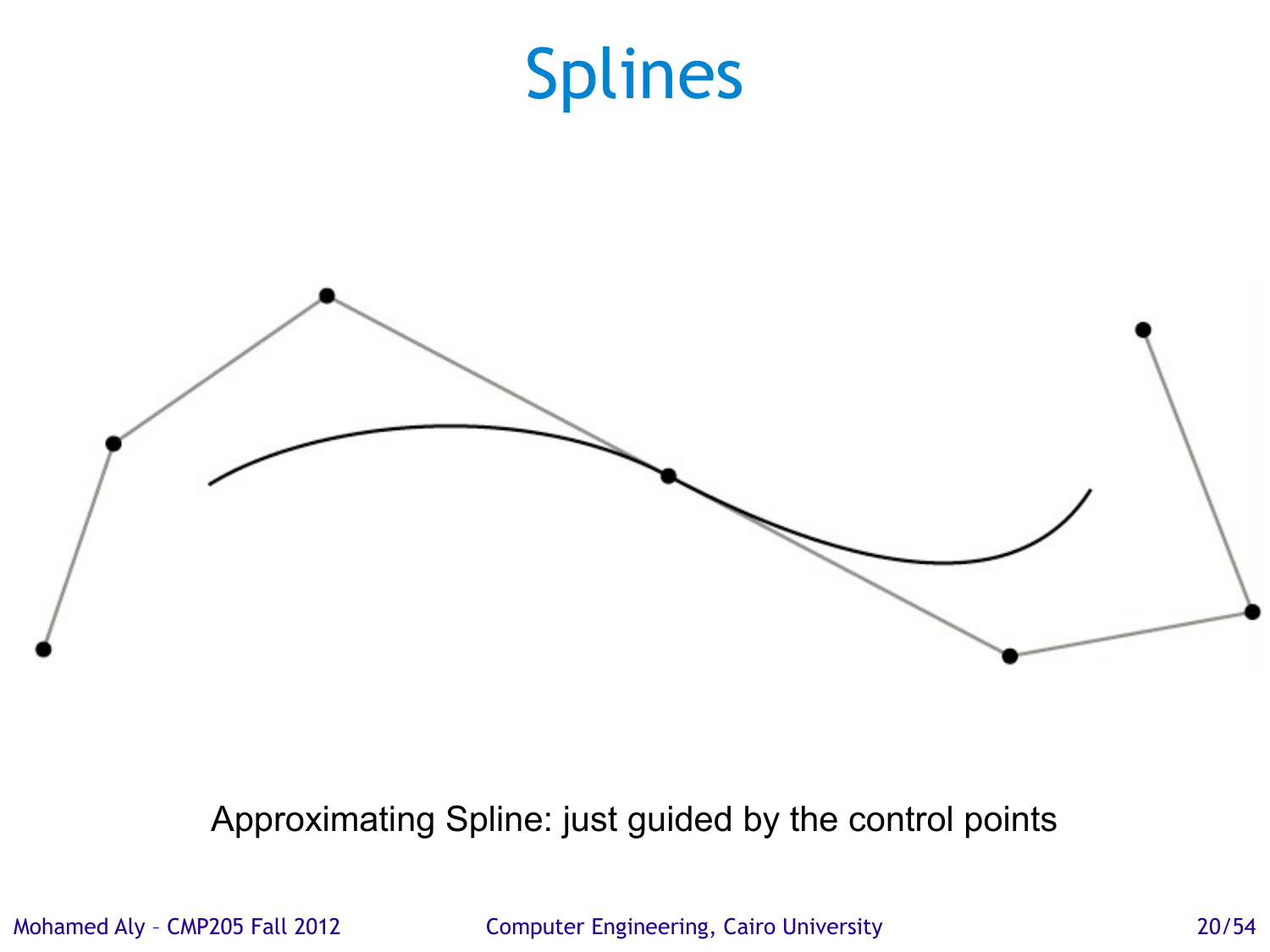

Mixture: goes through some and approximates some

Mohamed Aly – CMP205 Fall 2012 Computer Engineering, Cairo University 21/54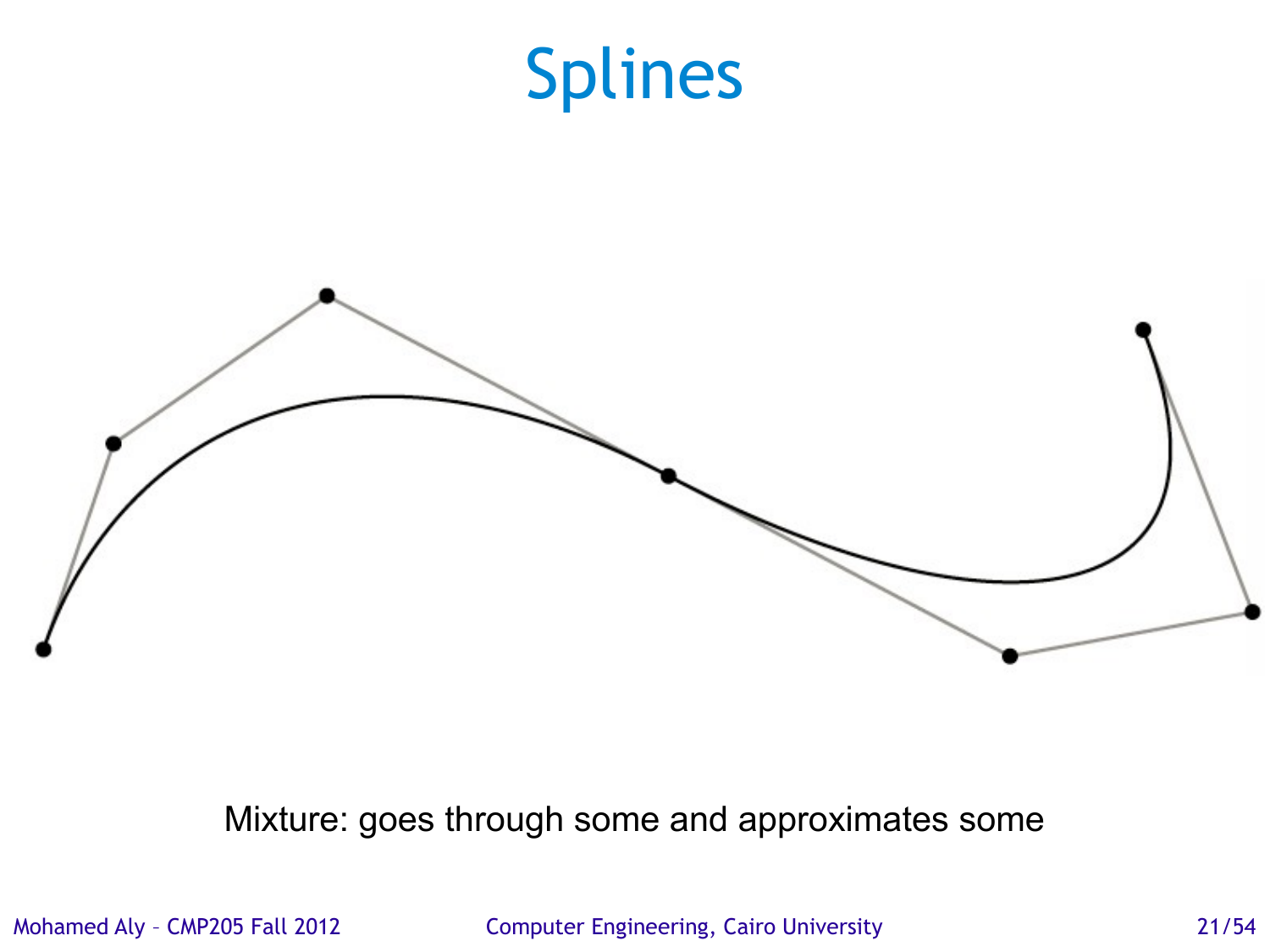• Each coordinate function is treated separately

$$
\boldsymbol{p}(t) = \begin{bmatrix} x(t) & y(t) \end{bmatrix}
$$

- Two Formulations:
	- Polynomial in *t* (Polynomial Formulation)

$$
p(t) = \sum_i t^i a_i
$$

– Linear combinations of the control points (Basis Function Formulation)

 $p(t) = \sum_{i} b_{i}(t) p_{i}$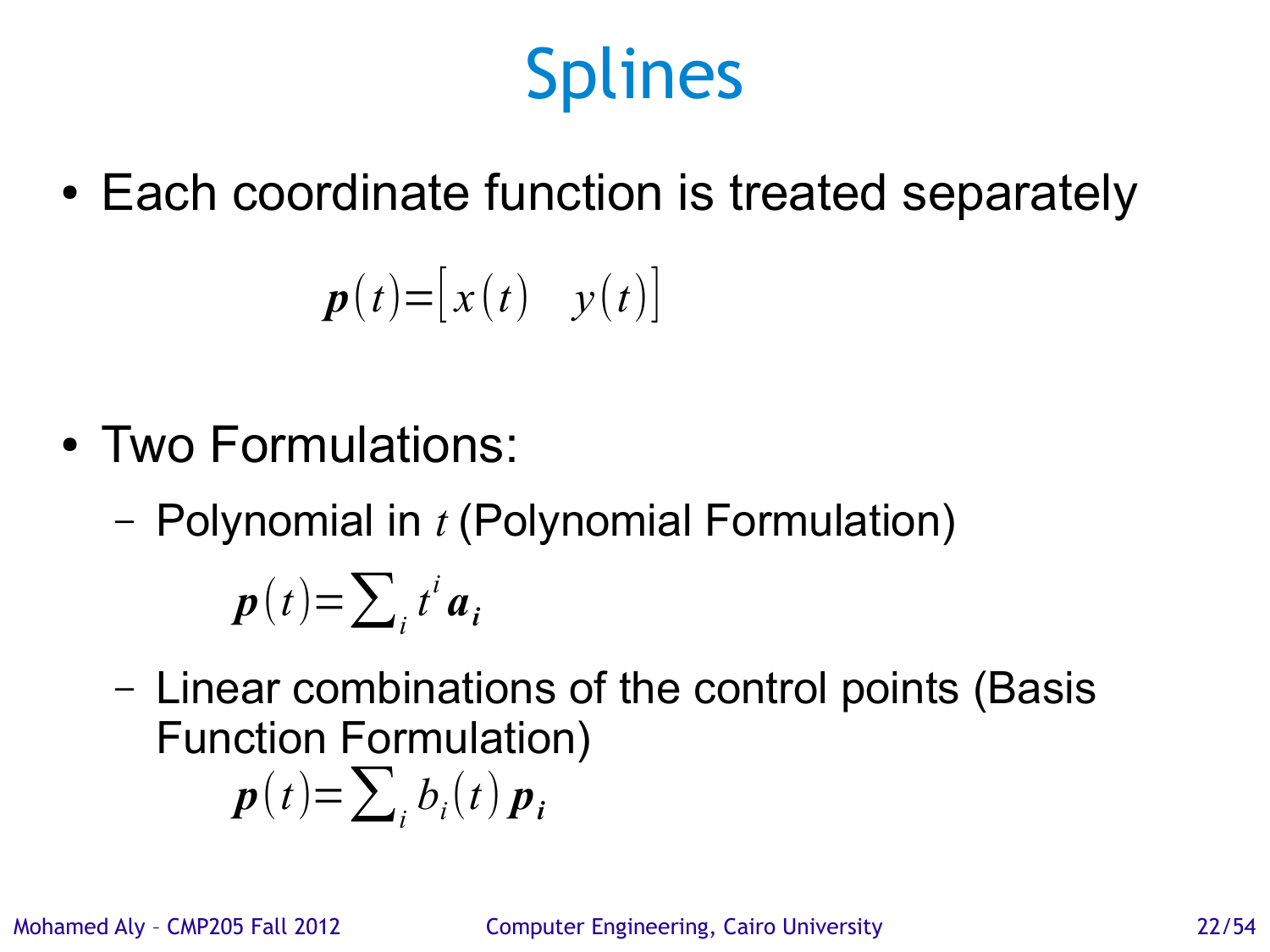Represent each interval as a straight line

$$
x(t) = x_0 + (x_1 - x_0)t
$$
  
\n
$$
y(t) = y_0 + (y_1 - y_0)t
$$
  
\n
$$
p(t) = p_0 + (p_1 - p_0)t
$$



Mohamed Aly – CMP205 Fall 2012 Computer Engineering, Cairo University 23/54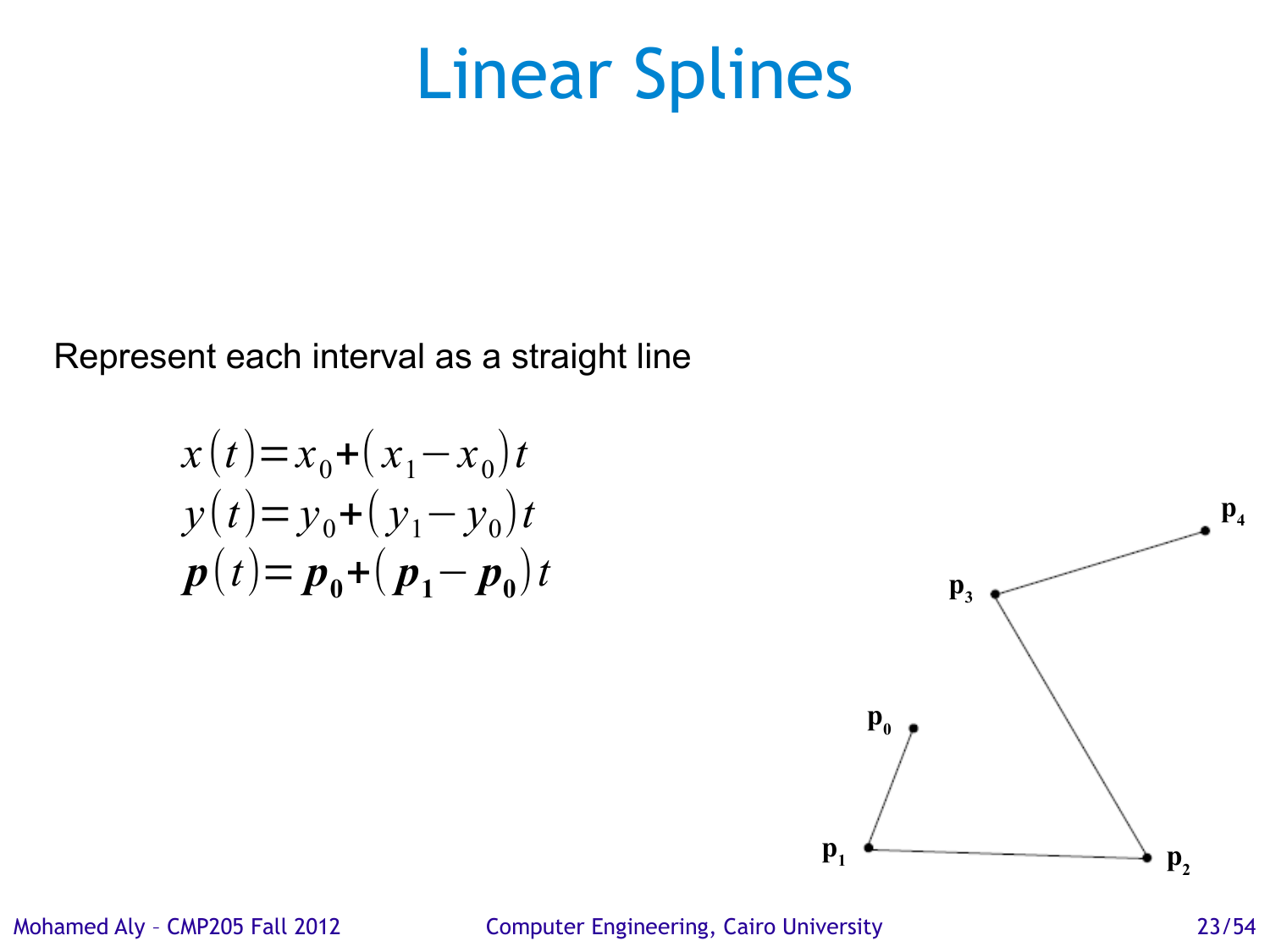Polynomial Formulation:  $p(t)=a_{0}+t$   $a_{1}$ 

Constraints:

$$
p(0) = p_0 = a_0
$$
  

$$
p(1) = p_1 = a_0 + a_1
$$

Matrix Form:

$$
\begin{bmatrix} p_0 \\ p_1 \end{bmatrix} = \begin{bmatrix} 0 & 1 \\ 1 & 1 \end{bmatrix} \begin{bmatrix} a_1 \\ a_0 \end{bmatrix}
$$

Constraint Matrix: *p*=*C a*

Solve for *a*:  $a = B p$ 

Basis Matrix:  $B$   $\!=$   $\!C^{-1}$ 

$$
B = \begin{bmatrix} -1 & 1 \\ 1 & 0 \end{bmatrix}
$$

Mohamed Aly – CMP205 Fall 2012 Computer Engineering, Cairo University 24/54

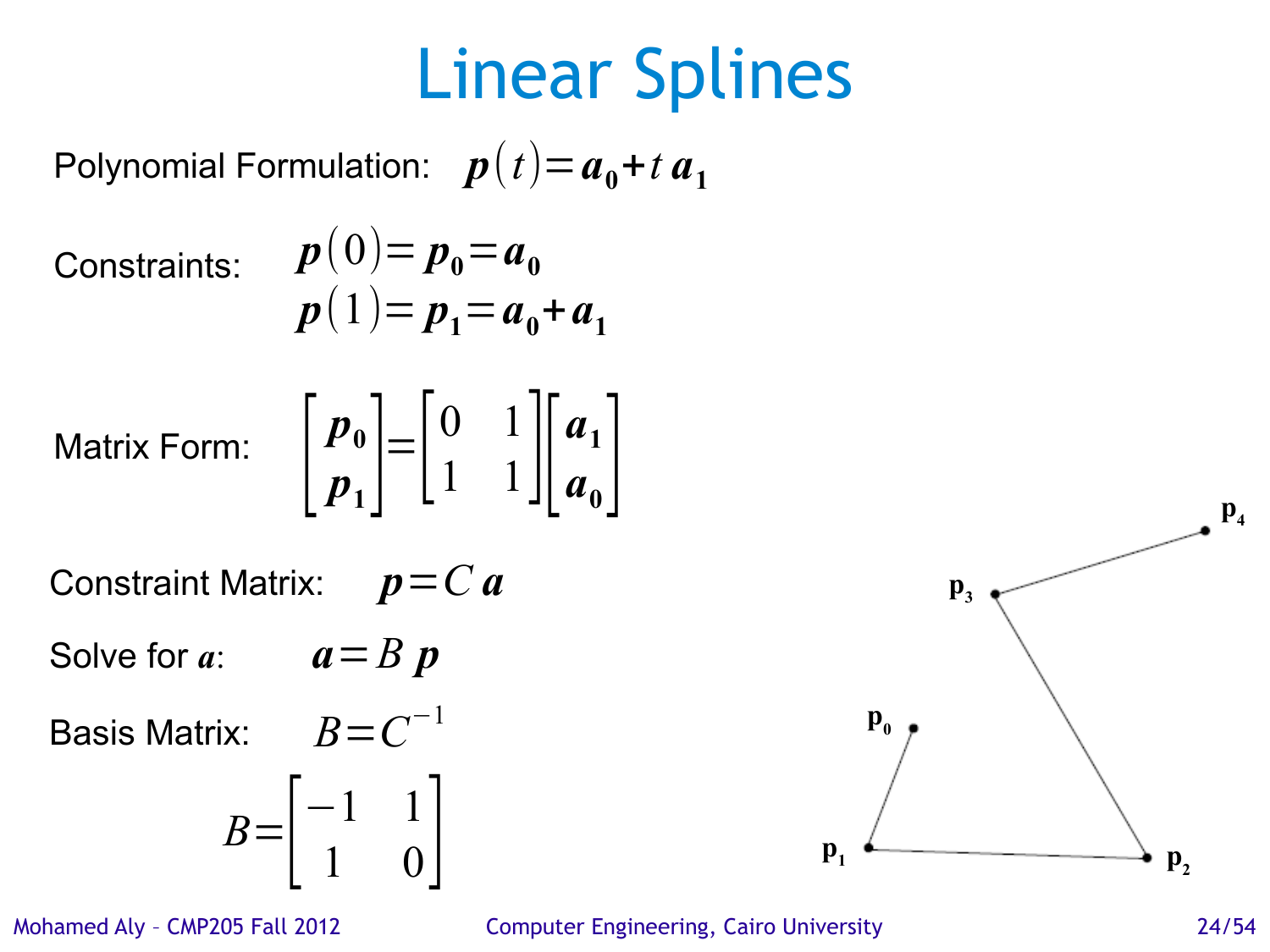Polynomial Formulation:  $p(t)=a_{0}+t$   $a_{1}$ 

$$
\begin{bmatrix}\n a_1 \\
 a_0\n\end{bmatrix} =\n\begin{bmatrix}\n -1 & 1 \\
 1 & 0\n\end{bmatrix}\n\begin{bmatrix}\n p_0 \\
 p_1\n\end{bmatrix}
$$
\n
$$
a_0 = p_0
$$
\n
$$
a_1 = p_1 - p_0
$$
\n
$$
a = B p
$$
\n
$$
p_1
$$
\n
$$
p_2
$$
\n
$$
p_1
$$
\n
$$
p_2
$$

Mohamed Aly – CMP205 Fall 2012 Computer Engineering, Cairo University 25/54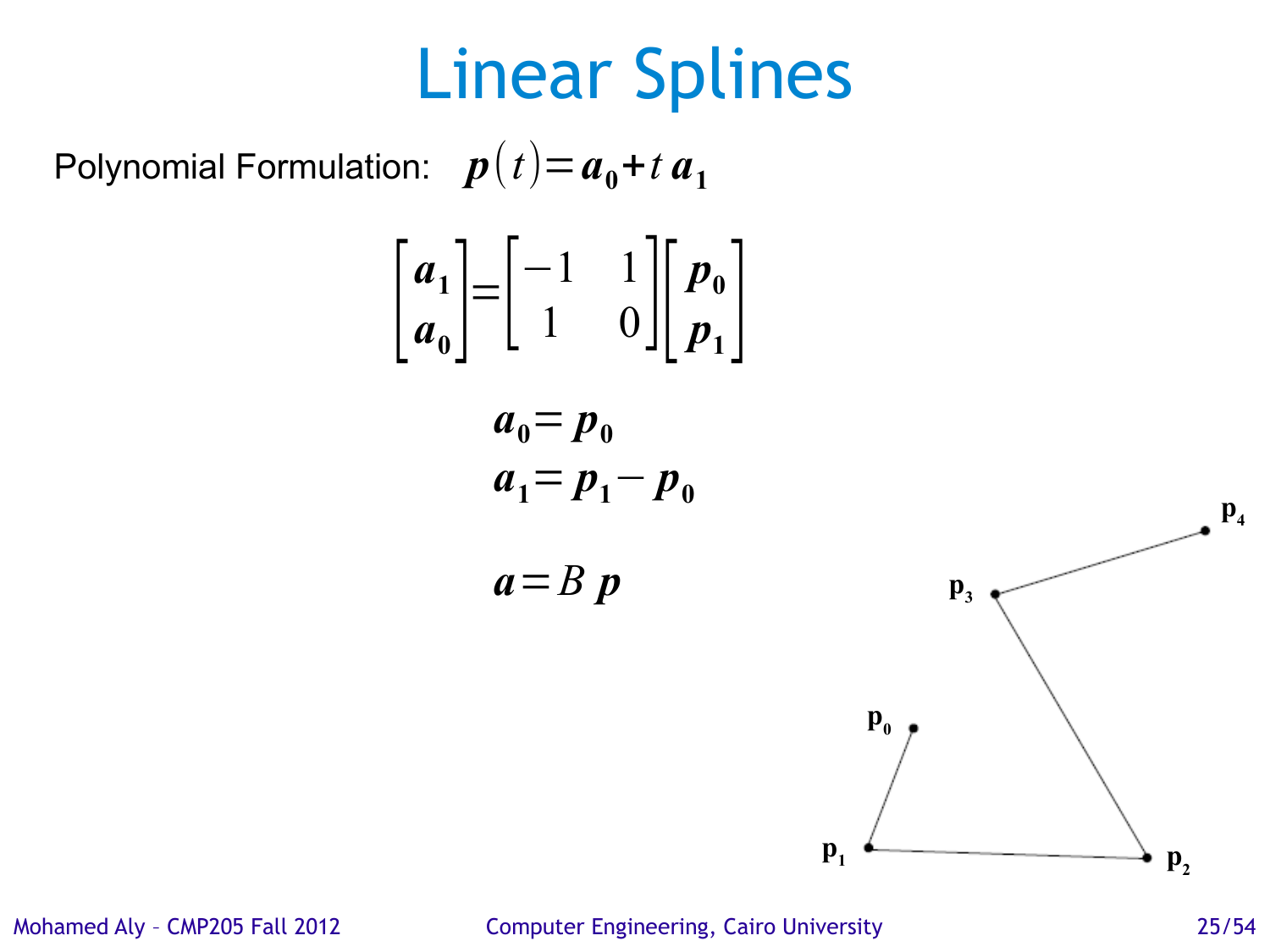Matrix Form

$$
p(t)=a_0+t a_1
$$
  
\n
$$
p(t)=\begin{bmatrix} t & 1 \end{bmatrix} \begin{bmatrix} a_1 \\ a_0 \end{bmatrix}
$$
  
\n
$$
\begin{bmatrix} a_1 \\ a_0 \end{bmatrix} = \begin{bmatrix} -1 & 1 \\ 1 & 0 \end{bmatrix} \begin{bmatrix} p_0 \\ p_1 \end{bmatrix}
$$
  
\n
$$
p(t)=\begin{bmatrix} t & 1 \end{bmatrix} \begin{bmatrix} -1 & 1 \\ 1 & 0 \end{bmatrix} \begin{bmatrix} p_0 \\ p_1 \end{bmatrix}
$$
  
\n
$$
p(t)=t B p
$$
  
\n
$$
= \begin{bmatrix} t & 1 \end{bmatrix} \qquad B = \begin{bmatrix} -1 & 1 \\ 1 & 0 \end{bmatrix} \qquad p = \begin{bmatrix} p_0 \\ p_1 \end{bmatrix}
$$

*t*

Mohamed Aly - CMP205 Fall 2012 Computer Engineering, Cairo University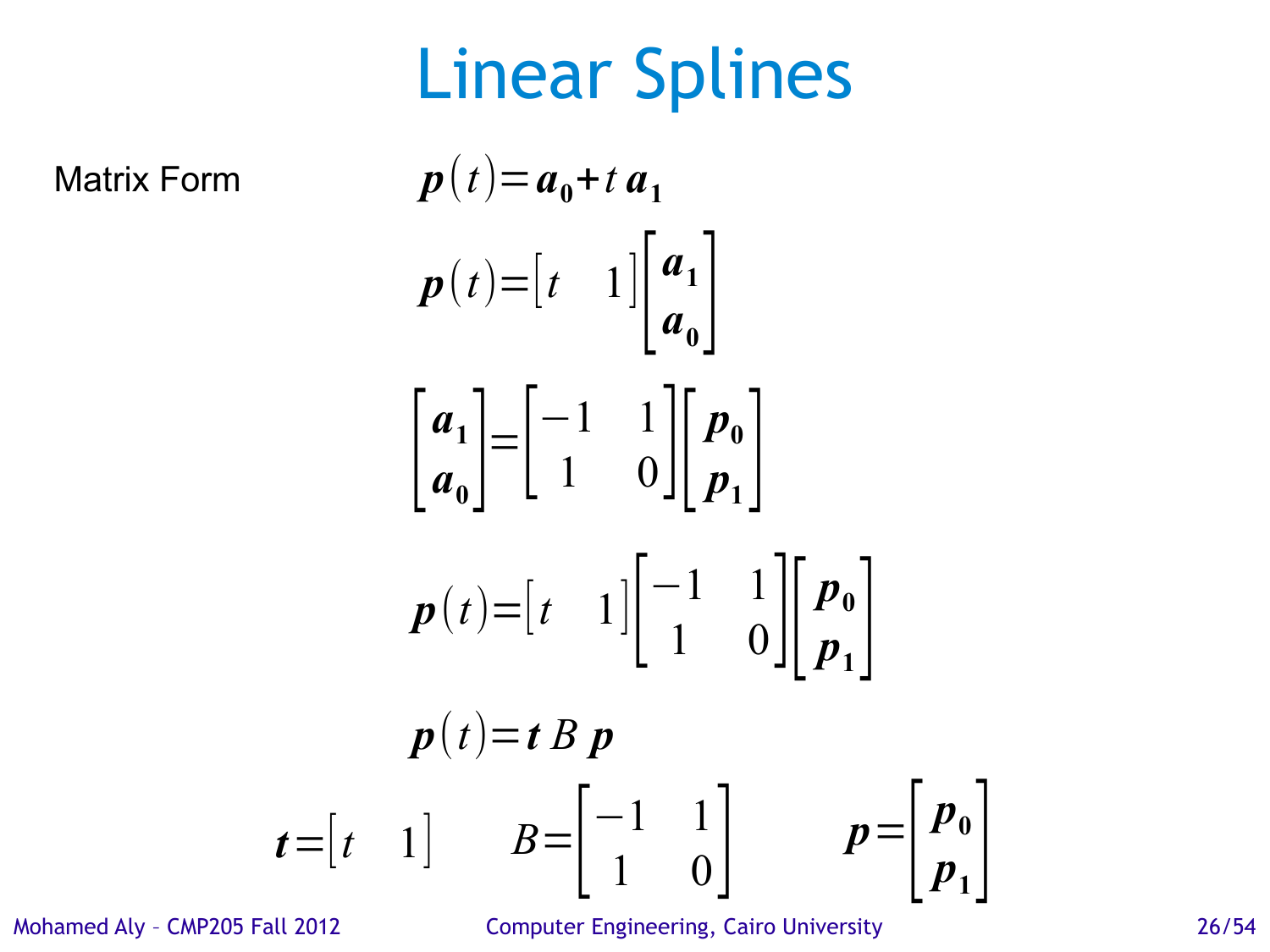Polynomial Formulation:  $p(t)=a_{0}+t$   $a_{1}$  $p(t) = p_0 + t(p_1 - p_0)$ 

Matrix Form

$$
p(t) = \begin{bmatrix} t & 1 \end{bmatrix} \begin{bmatrix} -1 & 1 \\ 1 & 0 \end{bmatrix} \begin{bmatrix} p_0 \\ p_1 \end{bmatrix}
$$
  
\n
$$
p(t) = t (B p)
$$
  
\n
$$
t = \begin{bmatrix} t & 1 \end{bmatrix} \qquad B = \begin{bmatrix} -1 & 1 \\ 1 & 0 \end{bmatrix} \qquad p = \begin{bmatrix} p_0 \\ p_1 \end{bmatrix} \qquad \begin{matrix} p_0 \\ p_2 \end{matrix}
$$
  
\n
$$
p_1
$$

Mohamed Aly – CMP205 Fall 2012 Computer Engineering, Cairo University 27/54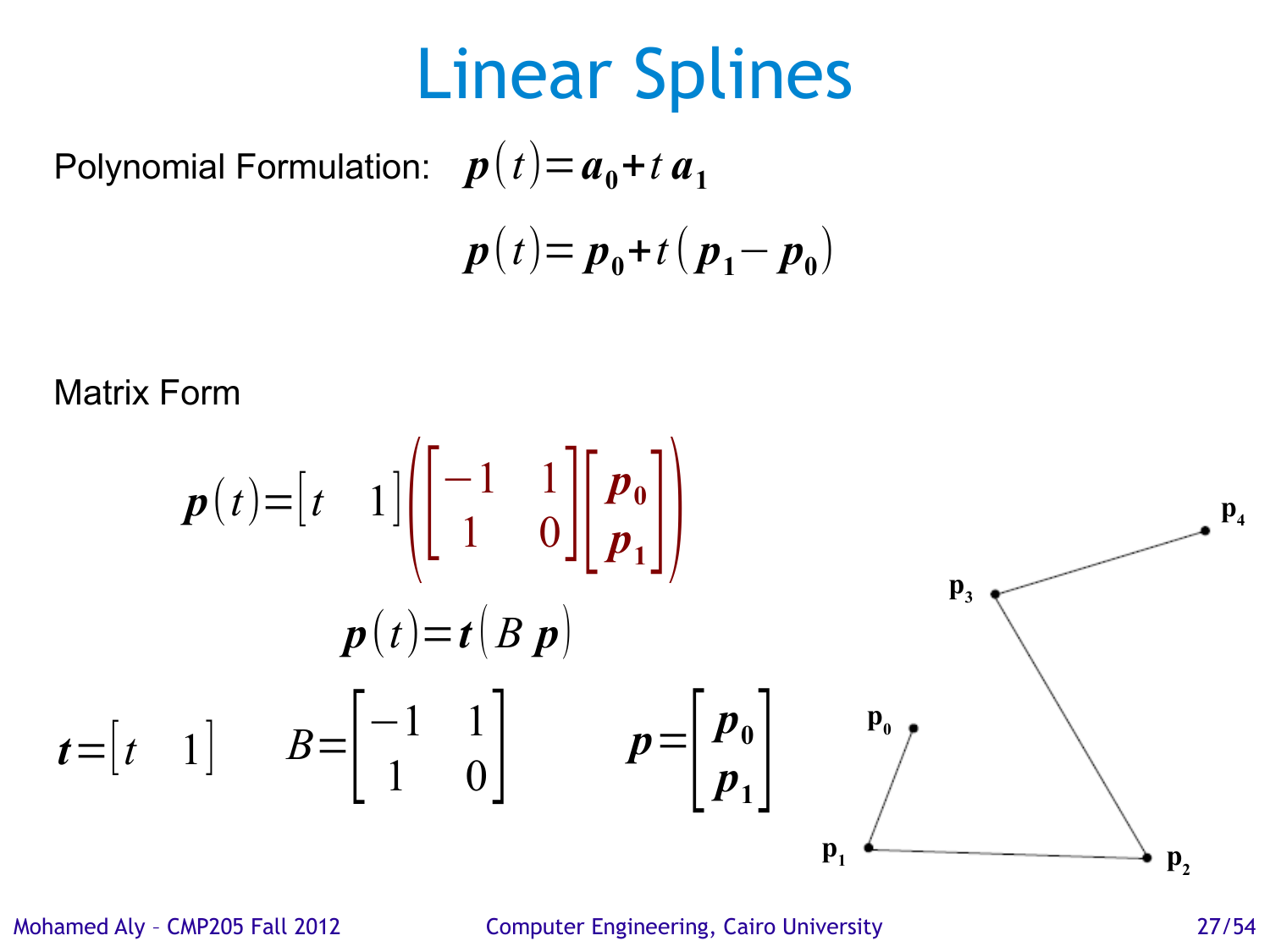Basis Function Formulation  $p(t) = \sum_{i} b_{i}(t) p_{i}$ 

$$
p(t) = (p_1 - p_0)t + p_0
$$
  
= (1-t) p\_0 + t p\_1

 $\overline{1}$ 

Matrix Form

$$
p(t) = \left( \begin{bmatrix} t & 1 \end{bmatrix} \begin{bmatrix} -1 & 1 \\ 1 & 0 \end{bmatrix} \right) \begin{bmatrix} p_0 \\ p_1 \end{bmatrix}
$$

$$
p(t) = (t B) p
$$

 $\boldsymbol{b}(t)=$ 

 $\vert$ 

 $\bm{b}_{\bm{0}}(t)$ 

 $\begin{bmatrix} \boldsymbol{v}_0(t) \\ \boldsymbol{b}_1(t) \end{bmatrix} = \begin{bmatrix} 1 \\ 1 \end{bmatrix}$ 

Basis Functions:  $\boldsymbol{b}(t) = t$  *B* 



Mohamed Aly – CMP205 Fall 2012 Computer Engineering, Cairo University 28/54

 $\begin{array}{c} \begin{array}{c} \iota \\ \n\end{array} \end{array}$ 

1−*t*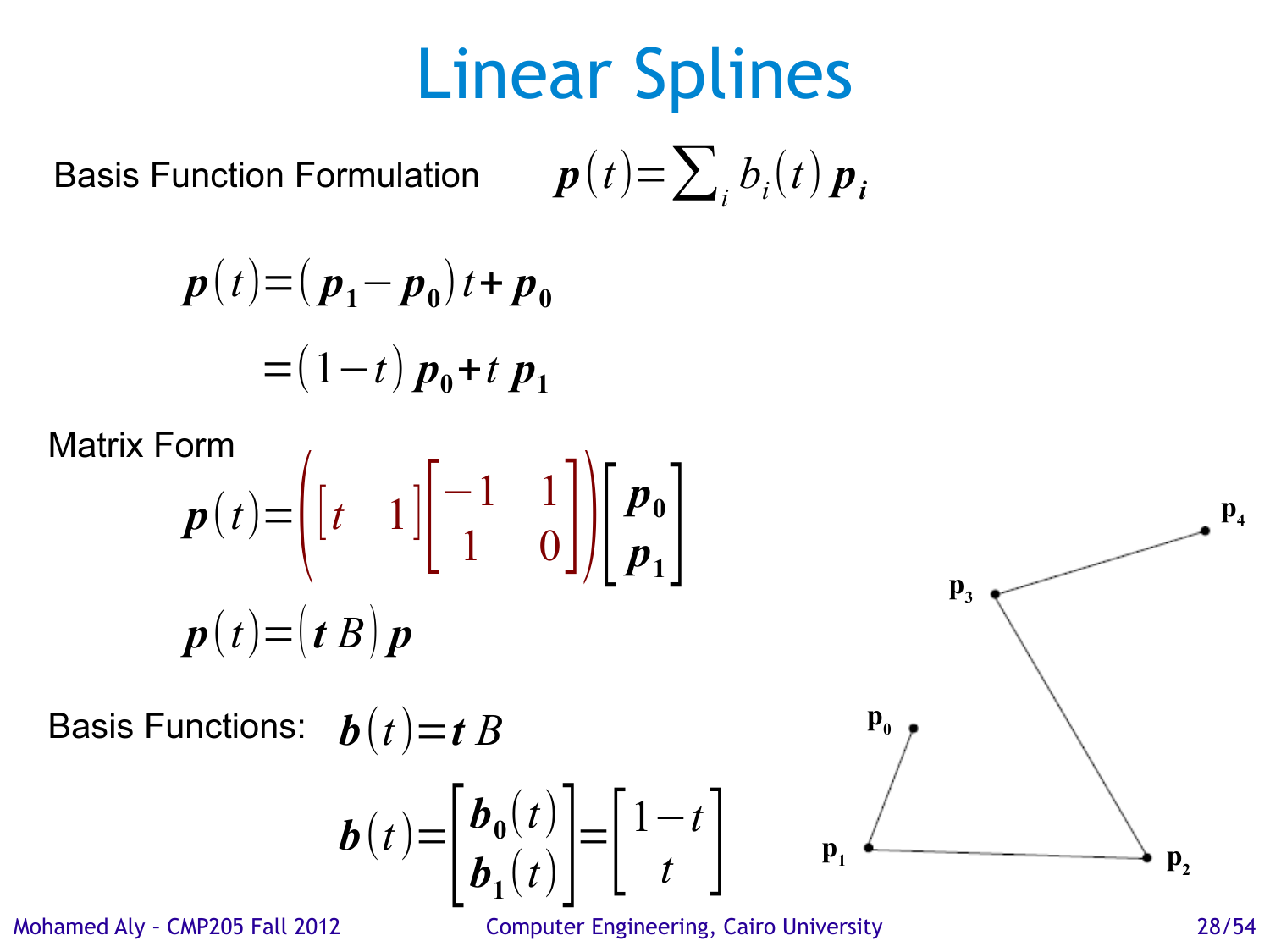



Blending (Basis) Functions: Contribution of each point as *t* changes

Mohamed Aly – CMP205 Fall 2012 Computer Engineering, Cairo University 29/54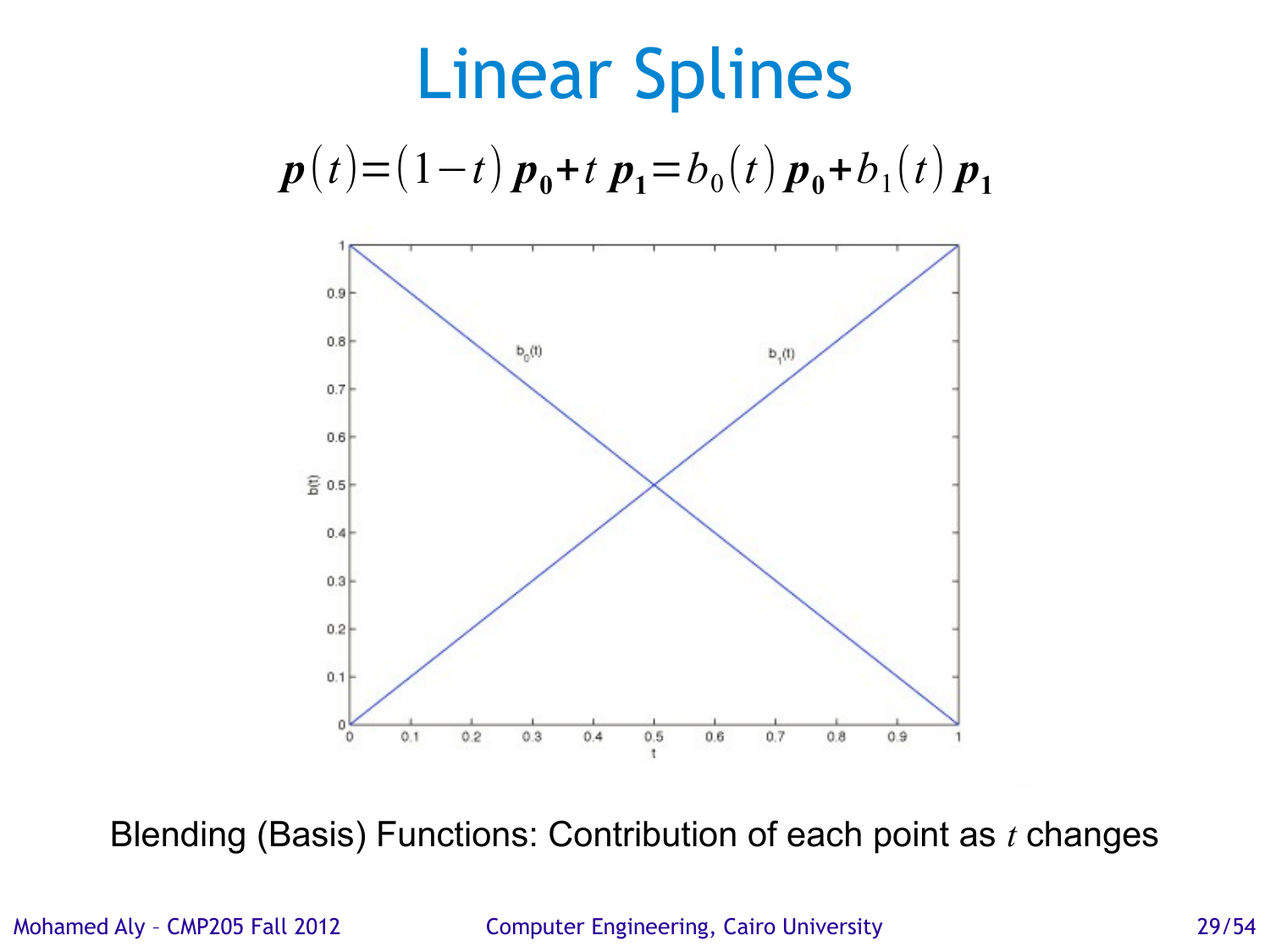- Piecewise cubic polynomials
- Constraints:
	- two end points
	- two tangents (derivatives)

$$
p(t) = a_3 t^3 + a_2 t^2 + a_1 t + a_0
$$

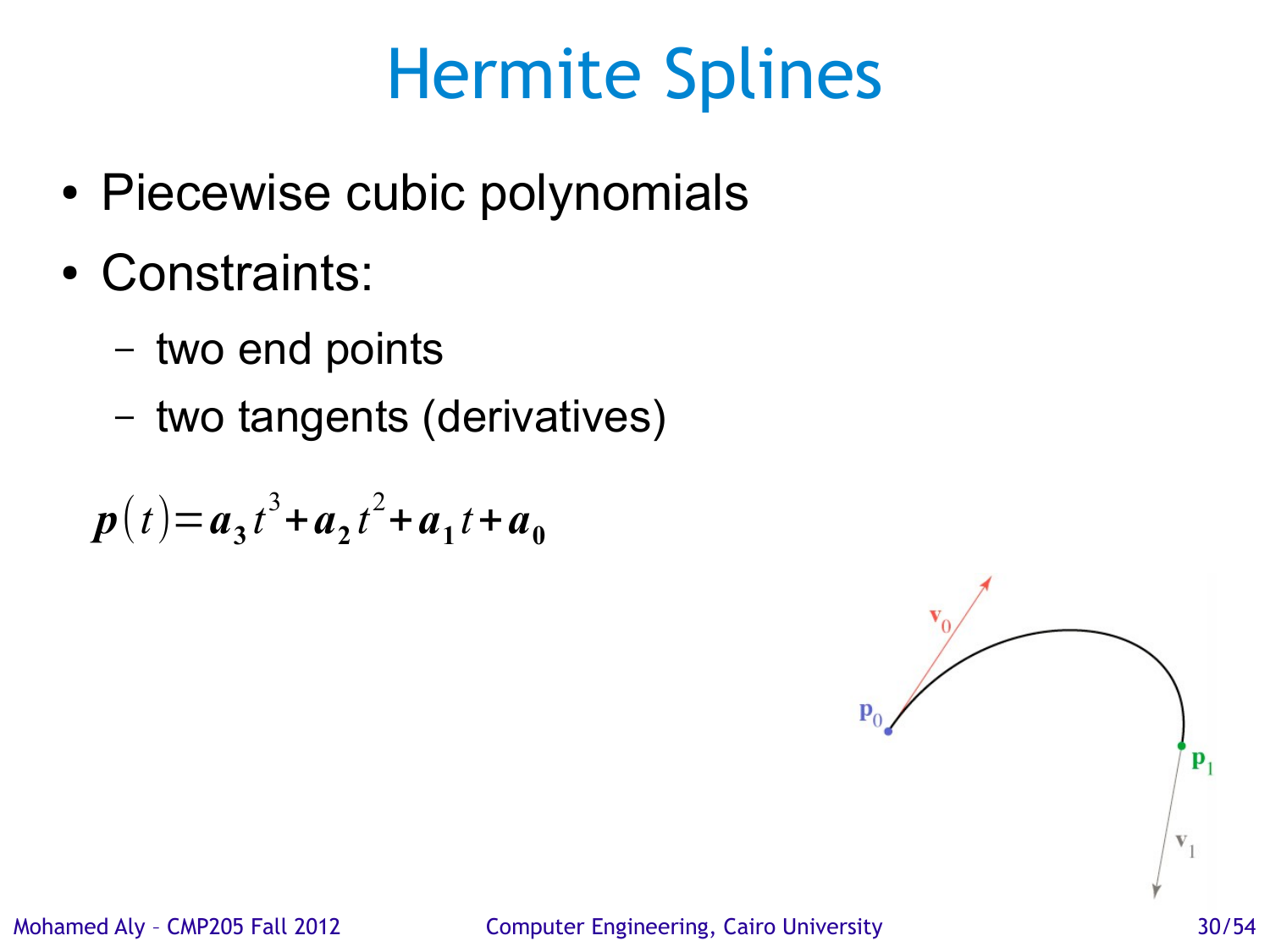Hermite Splines  
\n
$$
p(t) = a_3 t^3 + a_2 t^2 + a_1 t + a_0
$$
\n
$$
p'(t) = 3 a_3 t^2 + 2 a_2 t + a_1
$$
\n
$$
p(0) = p_0 = a_0
$$
\n
$$
p(1) = p_1 = a_3 + a_2 + a_1 + a_0
$$
\n
$$
p'(0) = v_0 = a_1
$$
\n
$$
p'(1) = v_1 = 3 a_3 + 2 a_2 + a_1
$$
\n
$$
p_0
$$
\n
$$
\begin{bmatrix} p_0 \\ p_1 \\ p_2 \\ p_3 \\ p_4 \end{bmatrix} = \begin{bmatrix} 0 & 0 & 0 & 1 \\ 1 & 1 & 1 & 1 \\ 0 & 0 & 1 & 0 \\ 3 & 2 & 1 & 0 \end{bmatrix} \begin{bmatrix} a_3 \\ a_2 \\ a_1 \\ a_0 \end{bmatrix}
$$
\n
$$
C = \begin{bmatrix} 0 & 0 & 0 & 1 \\ 1 & 1 & 1 & 1 \\ 0 & 0 & 1 & 0 \\ 3 & 2 & 1 & 0 \end{bmatrix}
$$

Solve for  $a = (a_3, a_2, a_1, a_0)$ 

Mohamed Aly – CMP205 Fall 2012 Computer Engineering, Cairo University 31/54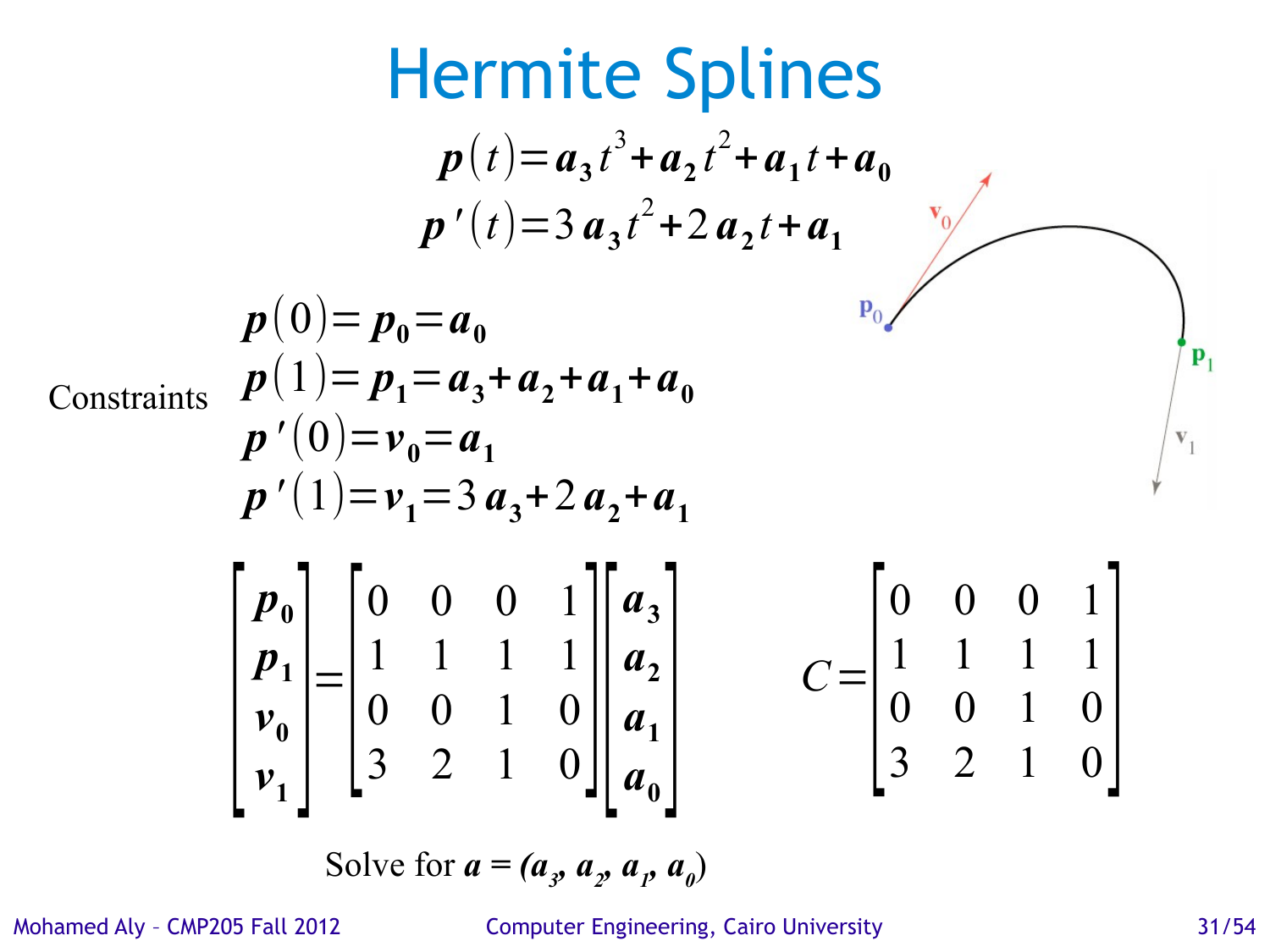Hermite Splines  
\n
$$
\begin{bmatrix}\np_0 \\
p_1 \\
v_0 \\
v_1\n\end{bmatrix} = \begin{bmatrix}\n0 & 0 & 0 & 1 & |a_3| & |a_2| & |a_3| & |a_4| & |a_2| & |a_3| & |a_4| & |a_2| & |a_3| & |a_4| & |a_4| & |a_5| & |a_6| & |a_6| & |a_6| & |a_7| & |a_7| & |a_8| & |a_8| & |a_9| & |a_9| & |a_9| & |a_1| & |a_2| & |a_3| & |a_3| & |a_3| & |a_3| & |a_3| & |a_3| & |a_3| & |a_3| & |a_3| & |a_3| & |a_3| & |a_3| & |a_3| & |a_3| & |a_3| & |a_3| & |a_3| & |a_3| & |a_3| & |a_3| & |a_3| & |a_3| & |a_3| & |a_3| & |a_3| & |a_3| & |a_3| & |a_3| & |a_3| & |a_3| & |a_3| & |a_3| & |a_3| & |a_3| & |a_3| & |a_3| & |a_3| & |a_3| & |a_3| & |a_3| & |a_3| & |a_3| & |a_3| & |a_3| & |a_3| & |a_3| & |a_3| & |a_3| & |a_3| & |a_3| & |a_3| & |a_3| & |a_3| & |a_3| & |a_3| & |a_3| & |a_3| & |a_3| & |a_3| & |a_3| & |a_3| & |a_3| & |a_3| & |a_3| & |a_3| & |a_3| & |a_3| & |a_3| & |a_3| & |a_3| & |a_3| & |a_3| & |a_3| & |a_3| & |a_3| & |a_3| & |a_3| & |a_3| & |a_3| & |a_3| & |a_3| & |a_3| & |a_3| & |a_3| & |a_3| & |a_3| & |a_3| & |a_3| & |a_3| & |a_3| & |a_3| & |a_3| & |a_3| & |a_
$$

Mohamed Aly - CMP205 Fall 2012 Computer Engineering, Cairo University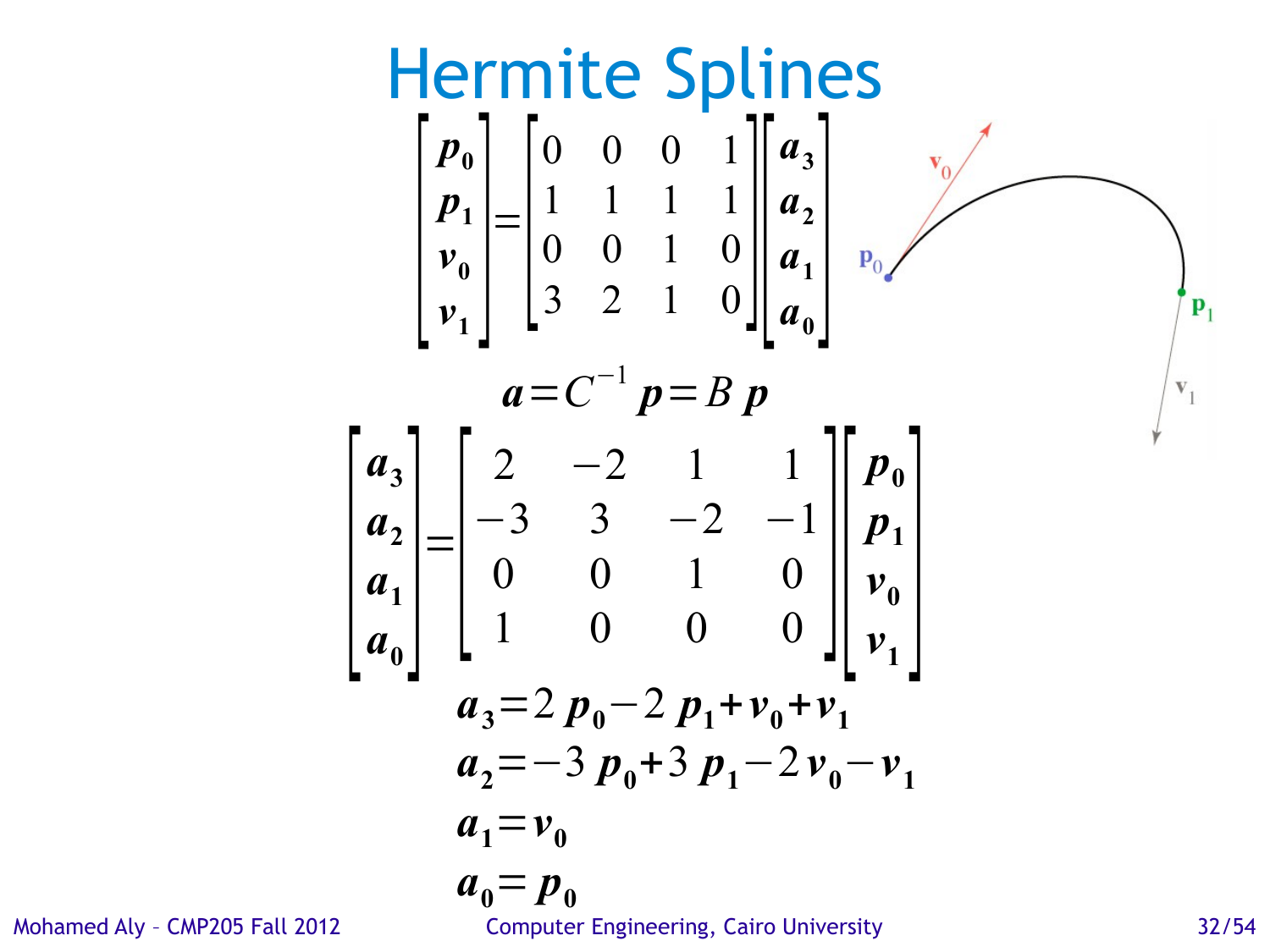

Mohamed Aly – CMP205 Fall 2012 Computer Engineering, Cairo University 33/54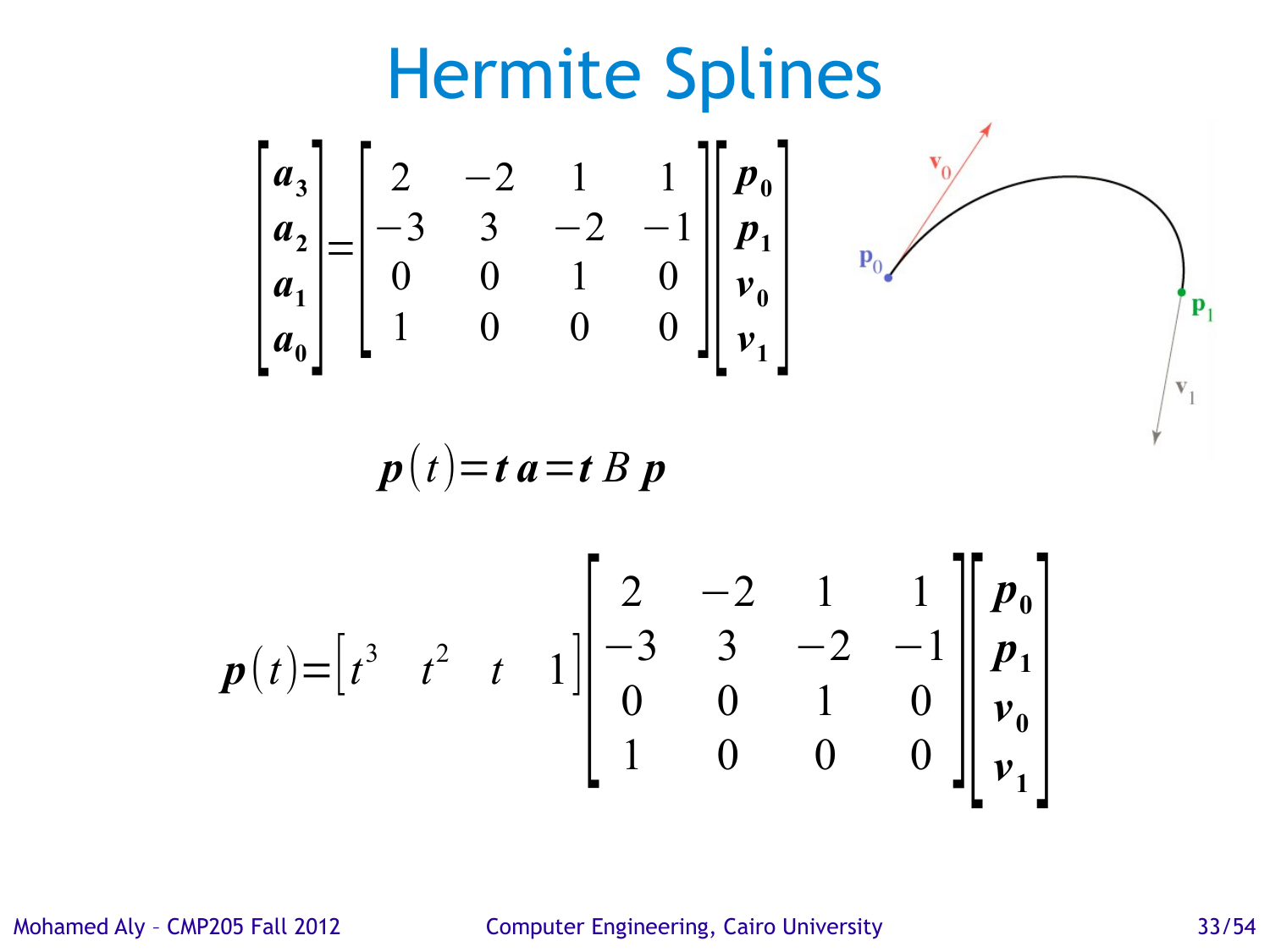Basis Function Formulation

\n
$$
p(t) = \sum_{i} b_{i}(t) p_{i}
$$
\n
$$
p(t) = \begin{bmatrix} t^{3} & t^{2} & t & 1 \end{bmatrix} \begin{bmatrix} 2 & -2 & 1 & 1 \\ -3 & 3 & -2 & -1 \\ 0 & 0 & 1 & 0 \\ 1 & 0 & 0 & 0 \end{bmatrix} \begin{bmatrix} p_{0} \\ p_{1} \\ p_{0} \\ p_{1} \\ p_{1} \end{bmatrix}
$$
\n
$$
b(t) = t B
$$
\n
$$
b_{0}(t) = 2t^{3} - 3t^{2} + 1
$$
\nHermite Polynomials

\n
$$
b_{1}(t) = -2t^{3} + 3t^{2}
$$
\n
$$
b_{2}(t) = t^{3} - 2t^{2} + t
$$
\n
$$
b_{3}(t) = t^{3} - t^{2}
$$

Mohamed Aly – CMP205 Fall 2012 Computer Engineering, Cairo University 34/54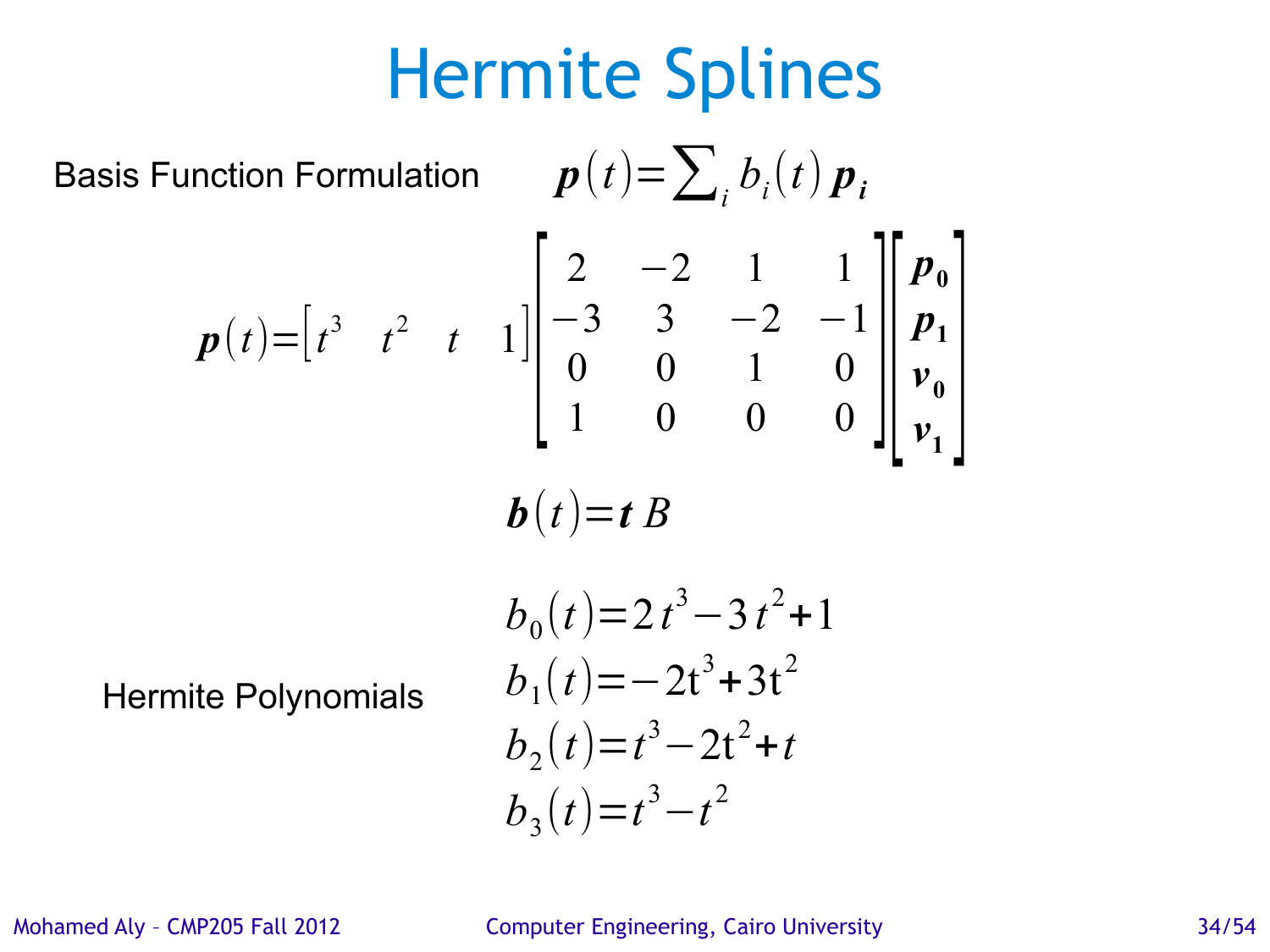Basis Function Formulation  $b_i(t)$   $\boldsymbol{p}_i$ 



#### Blending Functions

Mohamed Aly – CMP205 Fall 2012 Computer Engineering, Cairo University 35/54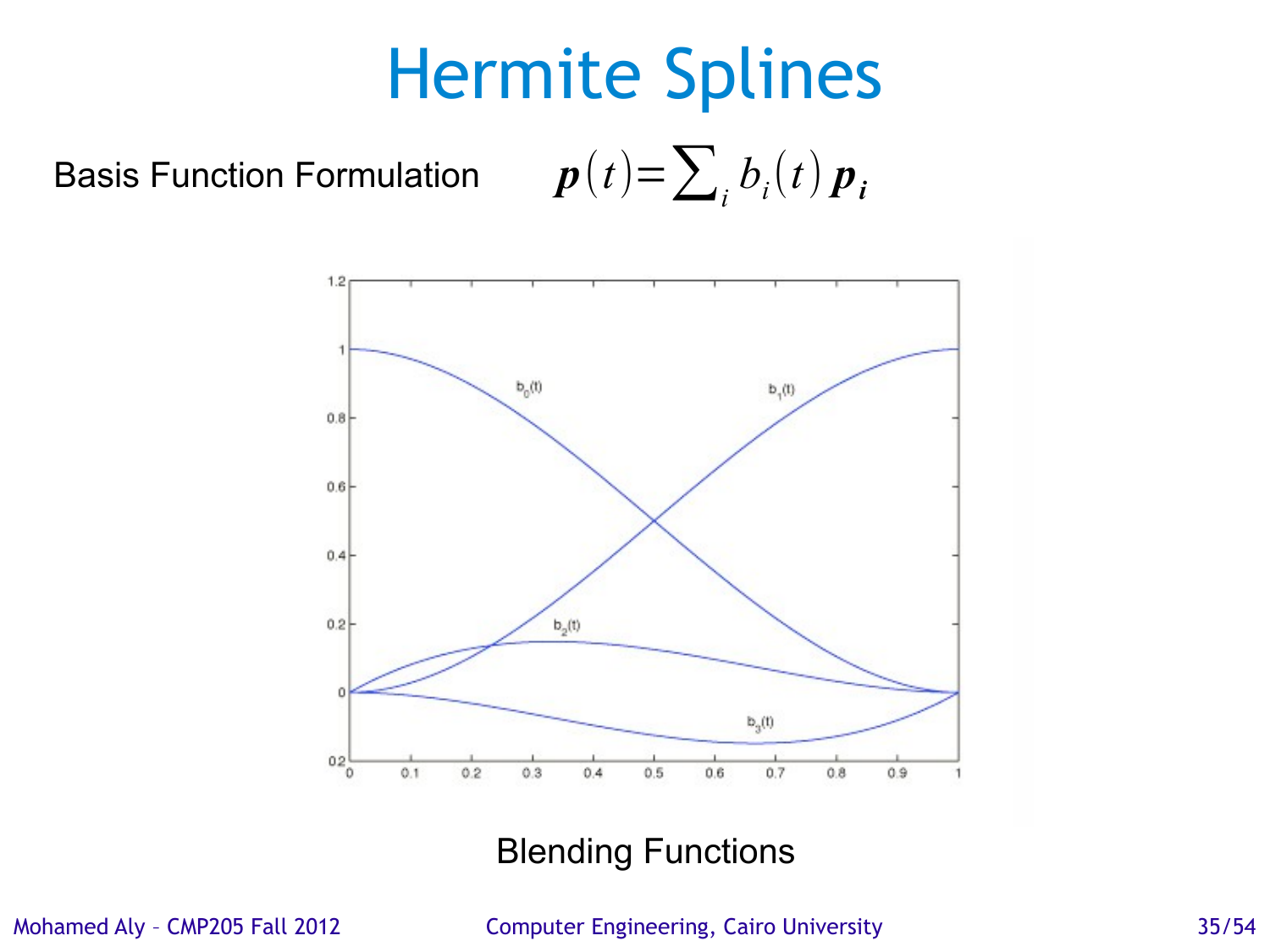- Longer splines
	- Split into pieces
	- Join pieces such that tangents match

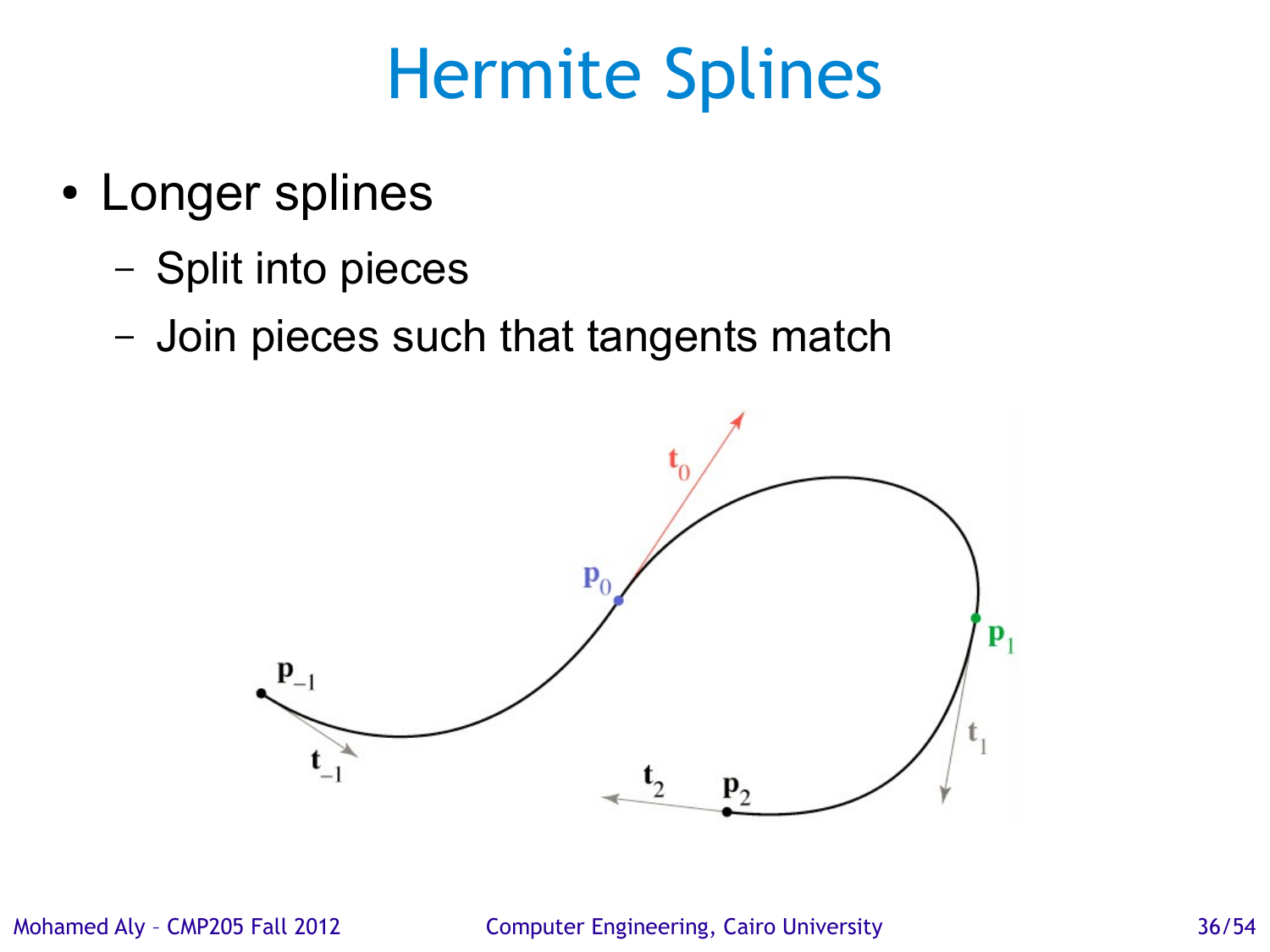## Bézier Splines



Represent tangents as difference between points

Mohamed Aly – CMP205 Fall 2012 Computer Engineering, Cairo University 37/54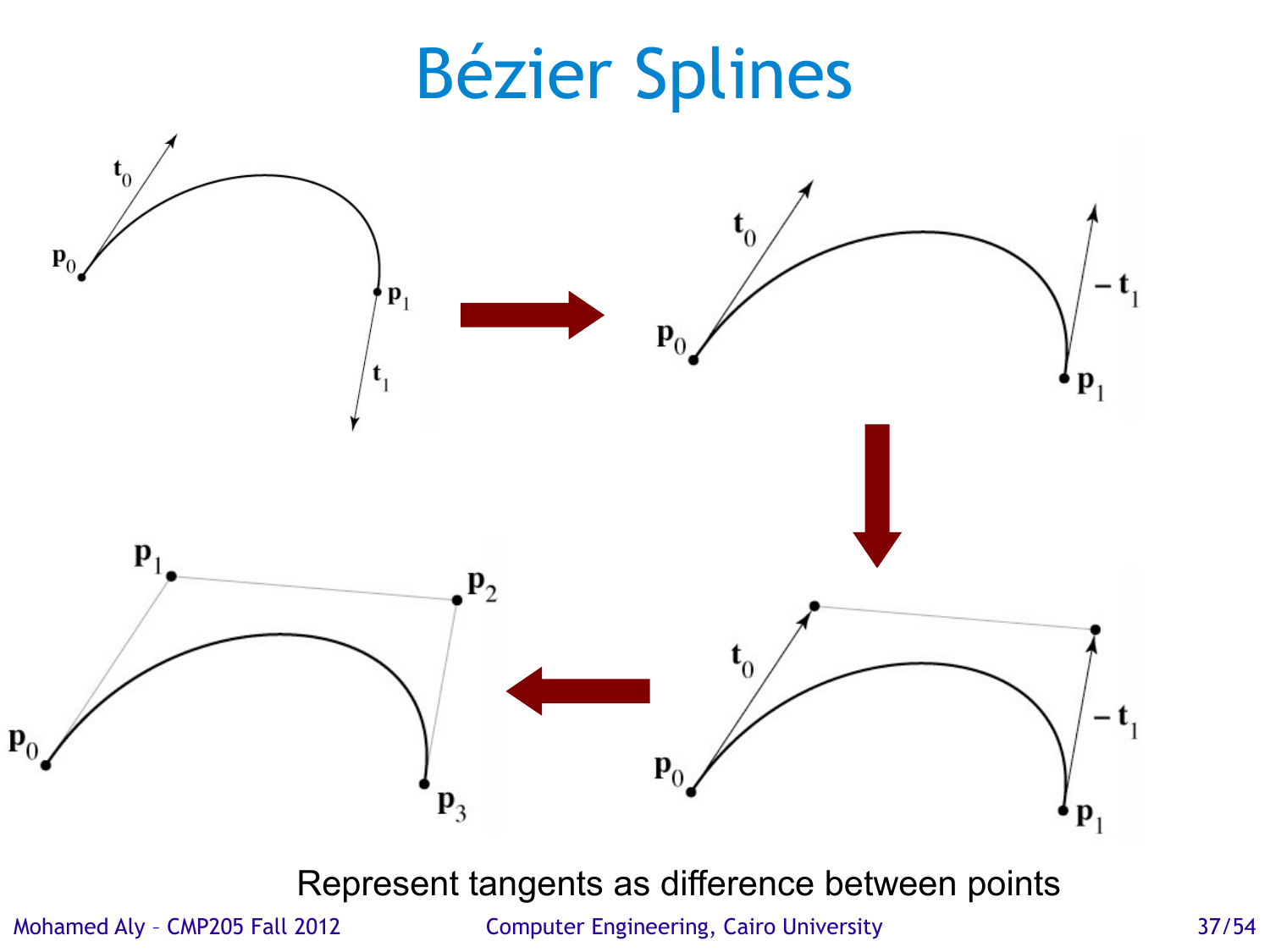$$
\text{Bézier Splines}
$$
\n
$$
p(t) = a_3 t^3 + a_2 t^2 + a_1 t + a_0
$$
\n
$$
p'(t) = 3 a_3 t^2 + 2 a_2 t + a_1
$$
\n
$$
p(0) = p_0 = a_0
$$
\n
$$
\text{Constraints: } p(1) = p_3 = a_3 + a_2 + a_1 + a_0
$$
\n
$$
p'(0) = 3(p_1 - p_0) = a_1
$$
\n
$$
p'(1) = 3(p_3 - p_2) = 3 a_3 + 2 a_2 + a_1
$$
\n
$$
\begin{bmatrix} a_3 \\ a_2 \\ a_3 \\ a_1 \\ a_0 \end{bmatrix} = \begin{bmatrix} -1 & 3 & -3 & 1 \\ 3 & -6 & 3 & 0 \\ -3 & 3 & 0 & 0 \\ 1 & 0 & 0 & 0 \end{bmatrix} \begin{bmatrix} p_0 \\ p_1 \\ p_2 \\ p_3 \end{bmatrix}
$$
\n
$$
p_0
$$
\n
$$
p_0
$$

Can also derive from Hermite Splines. How?

Mohamed Aly – CMP205 Fall 2012 Computer Engineering, Cairo University 38/54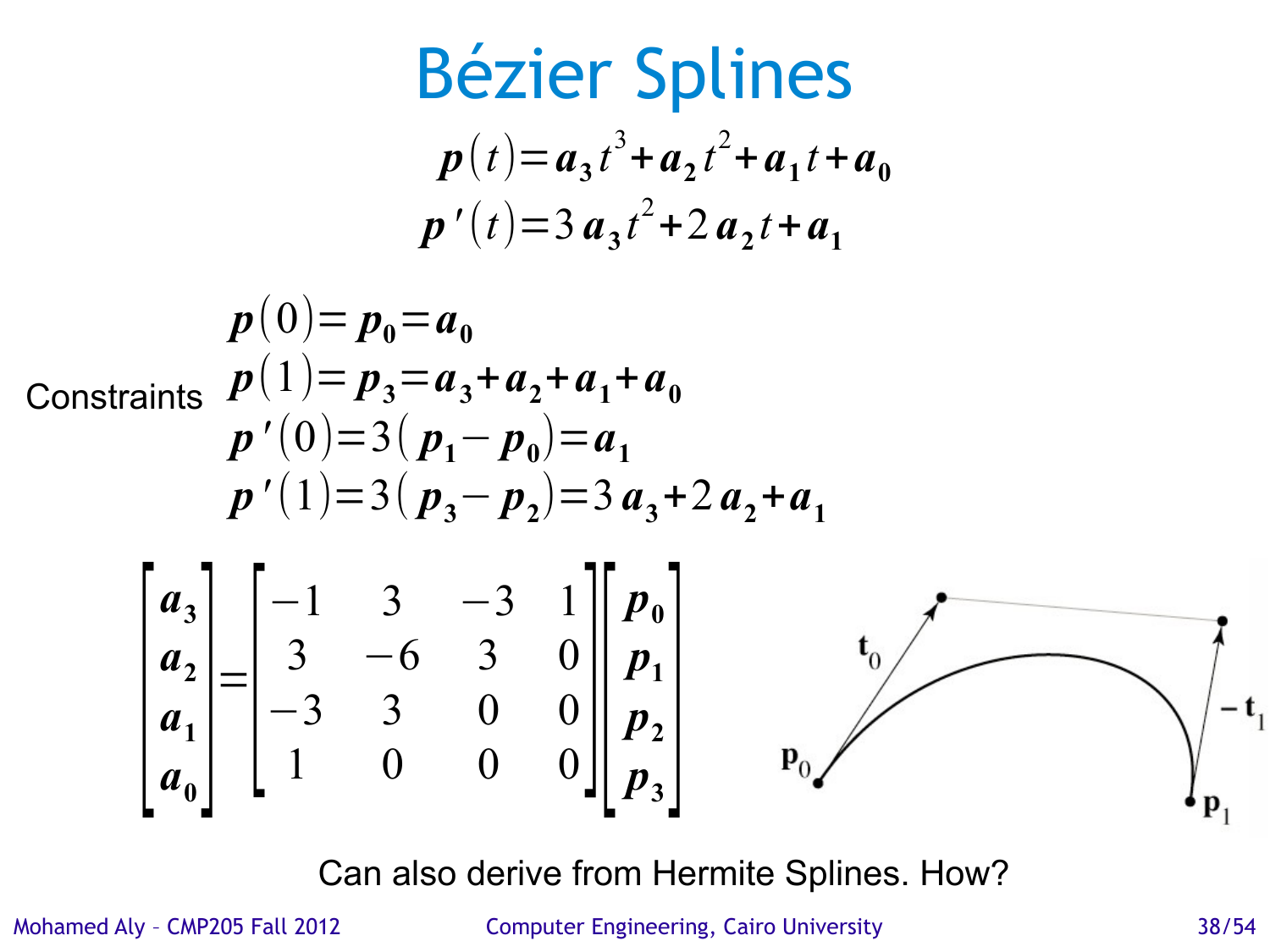Bézier Splines  $p(t)=$  $\begin{bmatrix} t^3 & t^2 & t & 1 \end{bmatrix} \begin{bmatrix} 3 & 3 \ -3 & 2 & t & 1 \end{bmatrix}$  $-1$  3  $-3$  1  $3 -6 3 0$  $\begin{array}{ccc|c} -3 & 3 & 0 & 0 & p_2 \\ 1 & 0 & 0 & 0 & p_3 \end{array}$ *p***0** *p***1** *p***2**  $\begin{bmatrix} p_2 \\ p_3 \end{bmatrix}$  $p(t) = a_3 t^3 + a_2 t^2 + a_1 t + a_0$  $\left|\frac{a_1}{a}\right|$  $a_3$  $a_{2}$  $a_1$  $\begin{bmatrix} a_1 \\ a_0 \end{bmatrix}$ =  $\begin{bmatrix} -3 \\ 1 \end{bmatrix}$  $-1$  3  $-3$  1  $3 -6 3 0$  $\begin{array}{ccc|c} -3 & 3 & 0 & 0 & p_2 \\ 1 & 0 & 0 & 0 & p_2 \end{array}$ *p***0**  $p_1$ *p***2**  $\begin{bmatrix} p & 2 \\ p & 3 \end{bmatrix}$ 

Mohamed Aly - CMP205 Fall 2012 Computer Engineering, Cairo University 39/54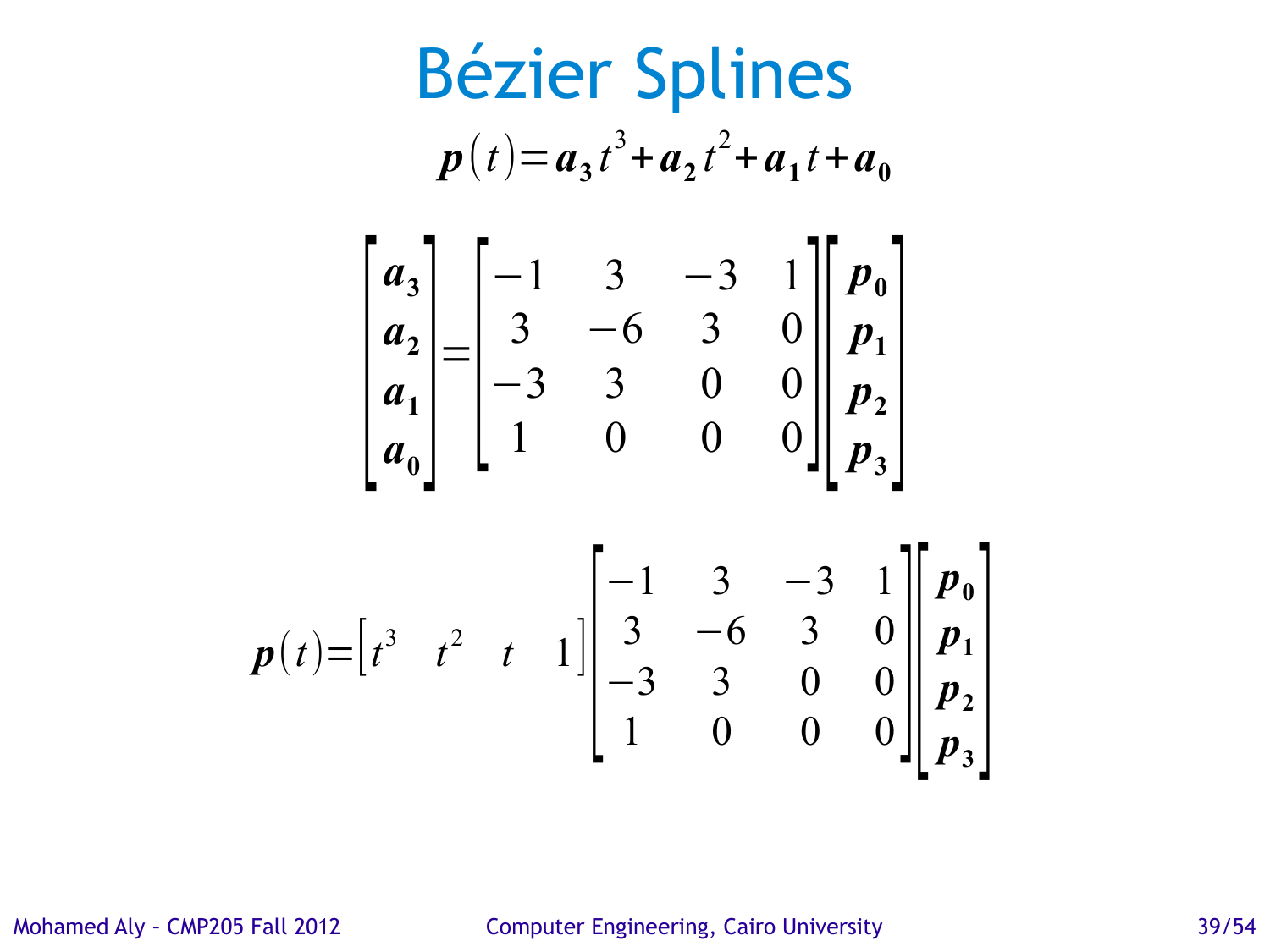$$
p(t)=b_0(t)p_0+b_1(t)p_1+b_2(t)p_2+b_3(t)p_3
$$
  

$$
p(t)=\begin{bmatrix} -1 & 3 & -3 & 1 \\ t^3 & t^2 & t & 1 \end{bmatrix} \begin{bmatrix} -1 & 3 & -3 & 1 \\ 3 & -6 & 3 & 0 \\ -3 & 3 & 0 & 0 \\ 1 & 0 & 0 & 0 \end{bmatrix} \begin{bmatrix} p_0 \\ p_1 \\ p_2 \\ p_3 \end{bmatrix}
$$

Basis Functions

$$
\boldsymbol{b}(t) = \begin{bmatrix} -t^3 + 3t^2 - 3t + 1 \\ 3t^3 - 6t^2 + 3t \\ -3t^3 + 3t^2 \end{bmatrix} = \begin{bmatrix} (1-t)^3 \\ 3(1-t)^2 t \\ 3(1-t)^2 \\ t^3 \end{bmatrix}
$$

 $\overline{\phantom{a}}$ 

Bernstein Polynomials

Mohamed Aly – CMP205 Fall 2012 Computer Engineering, Cairo University 40/54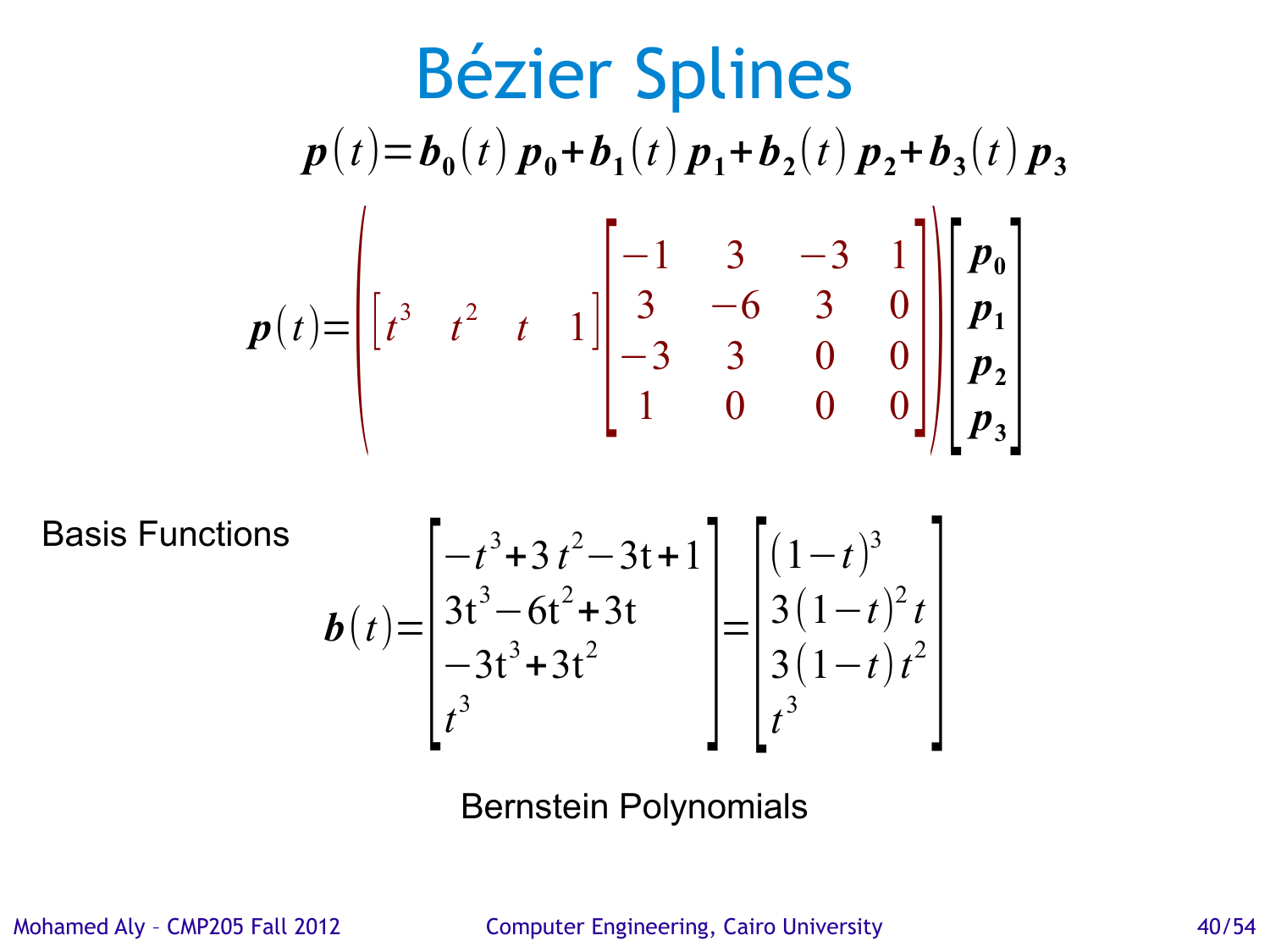## Bézier Splines



Chaining Bézier Splines: Collinear control points

Mohamed Aly - CMP205 Fall 2012 Computer Engineering, Cairo University 41/54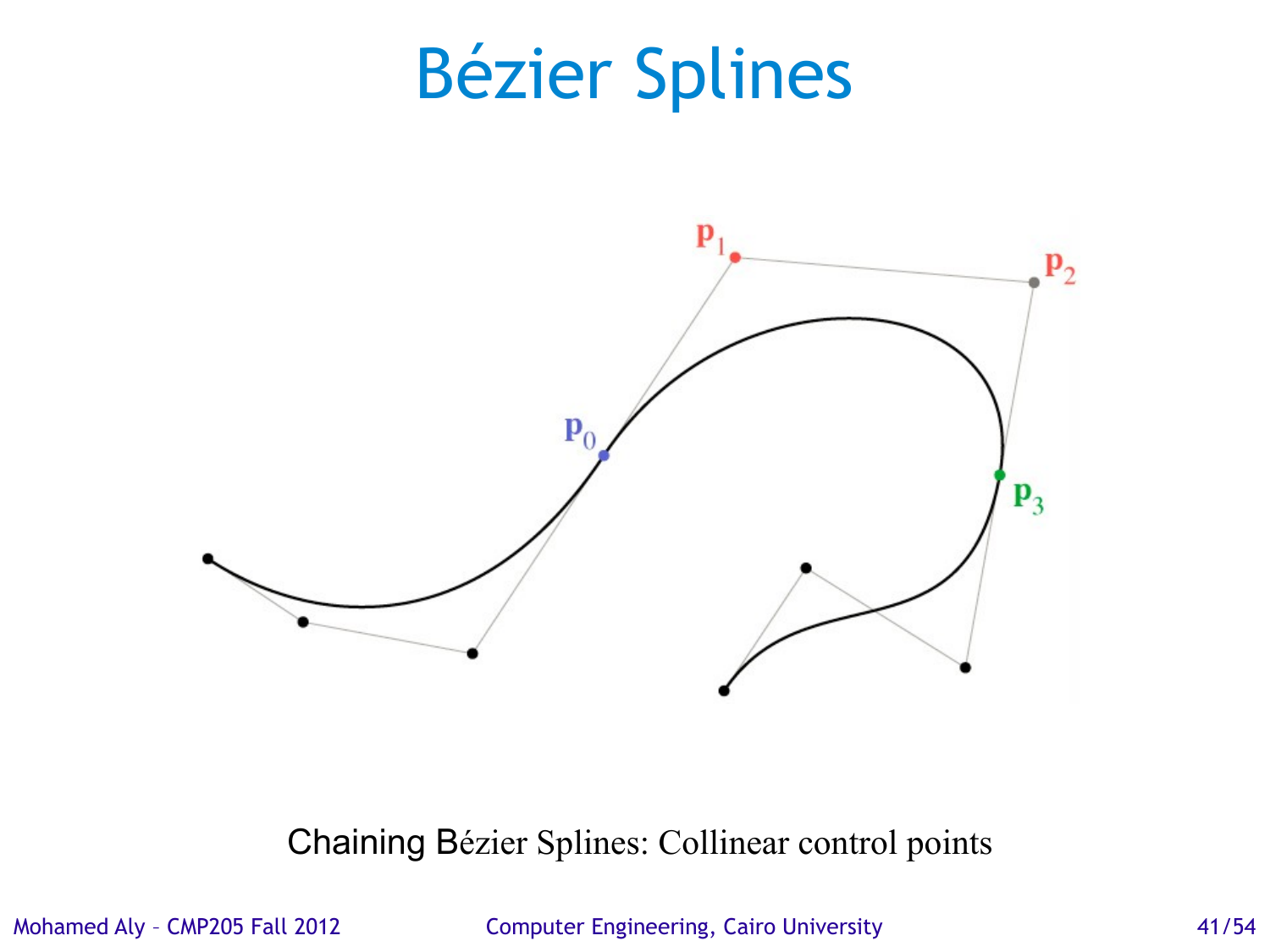- Other types:
	- Catmull-Rom
	- B-splines
	- Non-Uniform B-splines
	- Non-Uniform Rational B-splines (NURBs)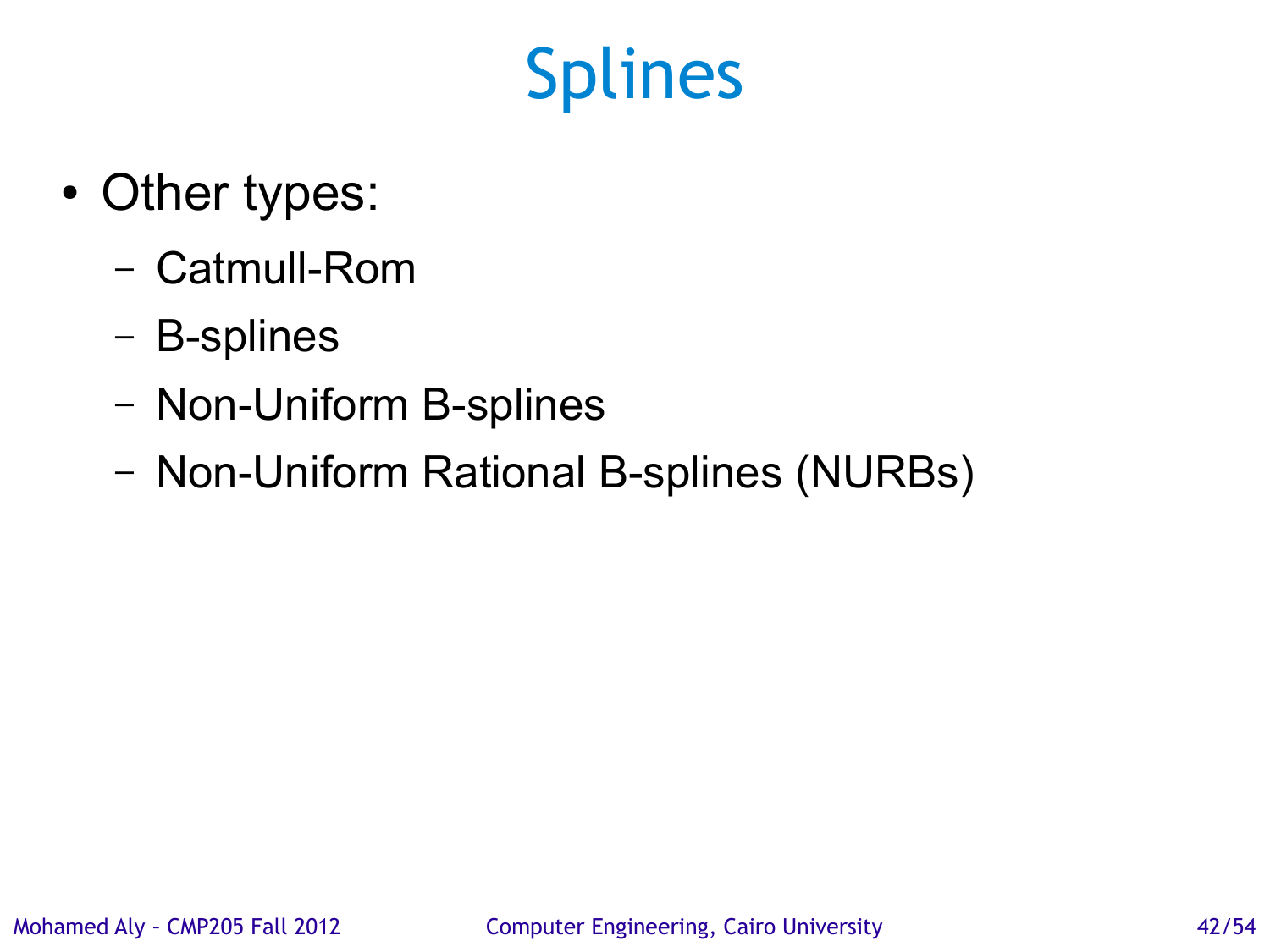## Spline Drawing

 $p(t)=t B p$ 



Need to rasterize the the spline to display it

Mohamed Aly – CMP205 Fall 2012 Computer Engineering, Cairo University 43/54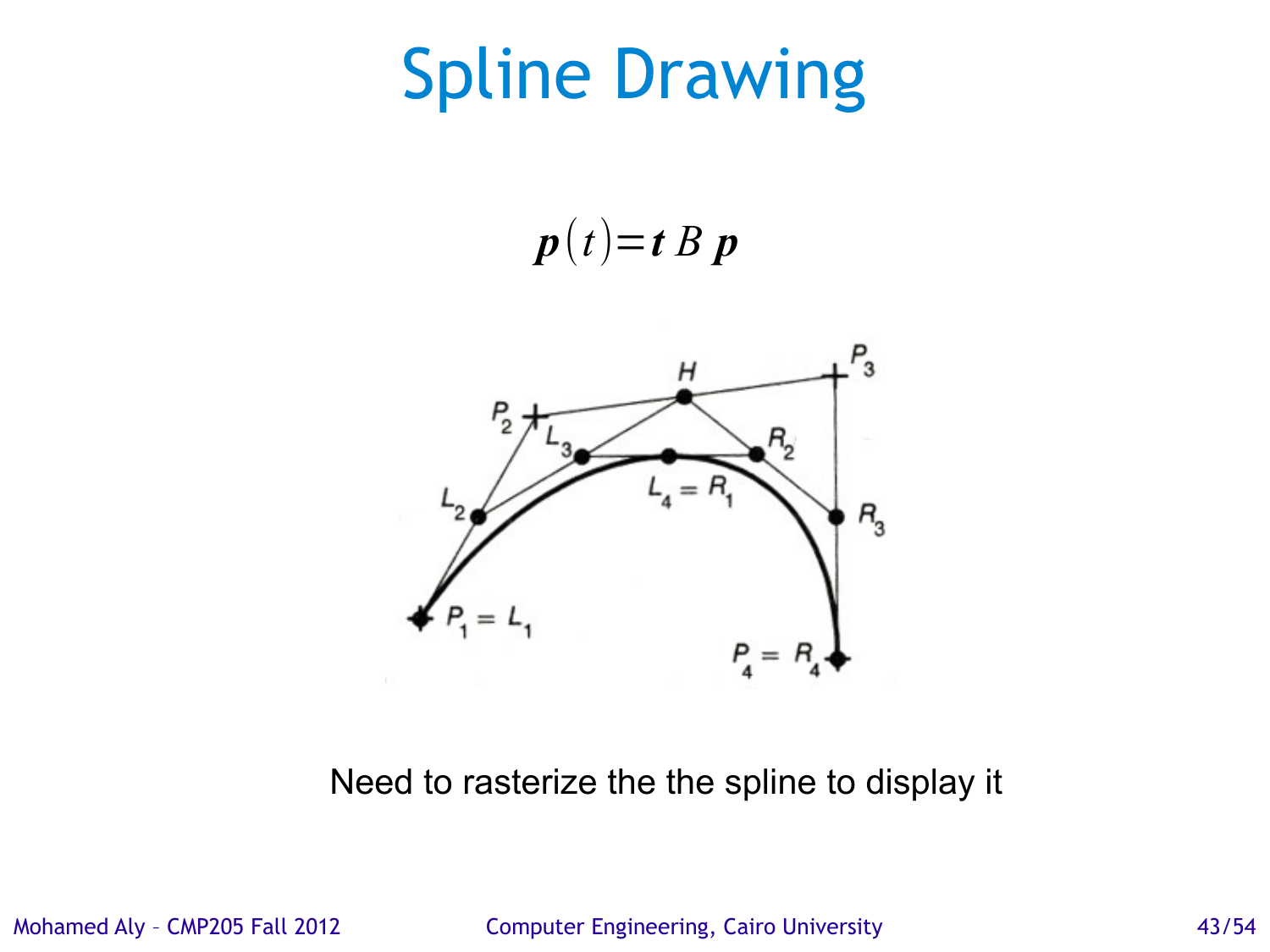# Spline Drawing

• Recursive Subdivision: De Casteljau's Algorithm



- Termination
	- Distance between control points and line
	- Distance between control points

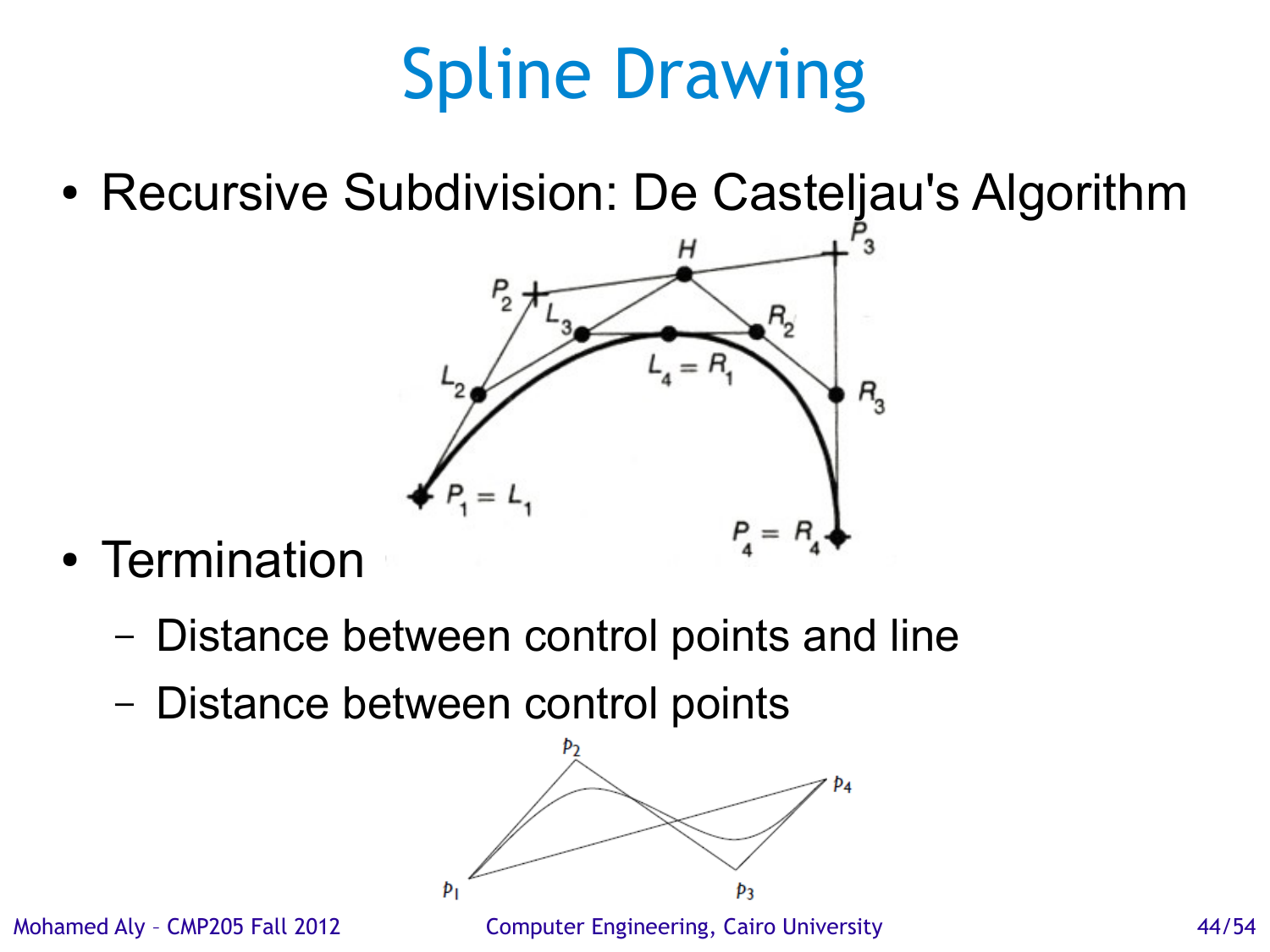## Spline Drawing

- Uniform Spacing
	- Subdivide the range of *t* using a fixed step *Δt*
	- Incrementally compute points *p(t + Δt)* from *p(t)*

 $p(t+\Delta t) = p(t) + \Delta p(p(t))$ 



Mohamed Aly – CMP205 Fall 2012 Computer Engineering, Cairo University 45/54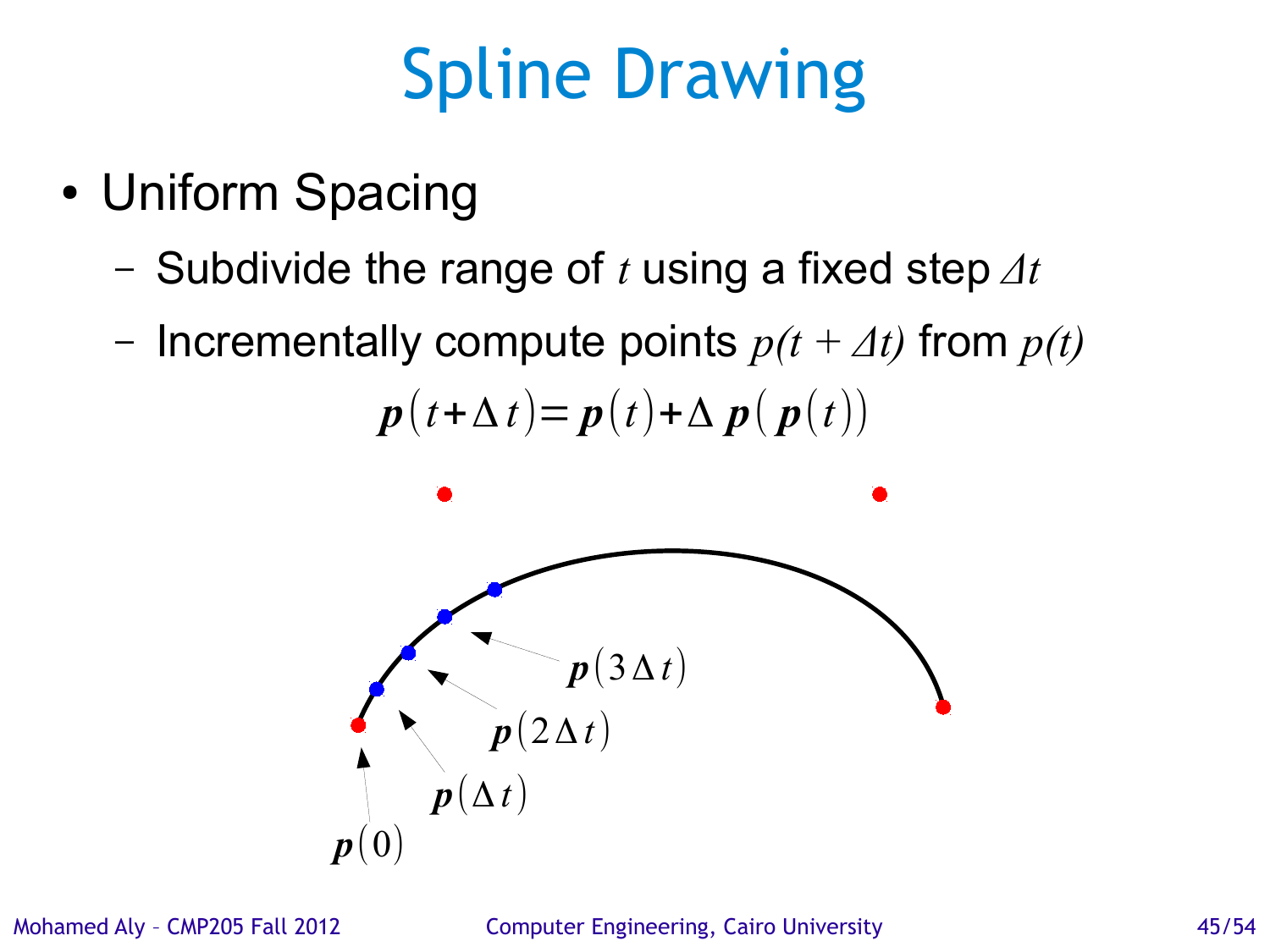#### Surfaces



#### Surfaces used for modeling

Mohamed Aly – CMP205 Fall 2012 Computer Engineering, Cairo University 46/54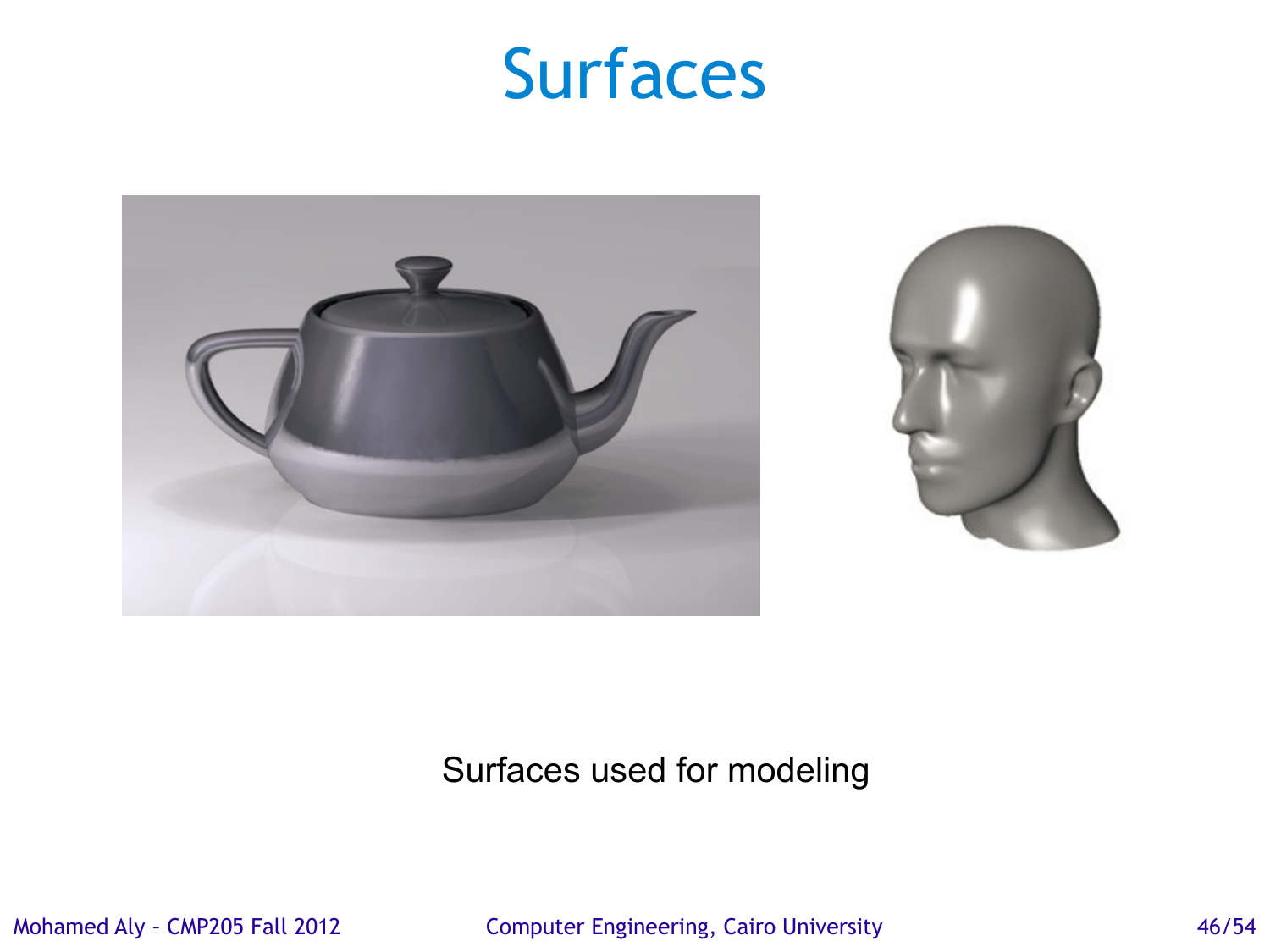#### Surfaces



How many dimensions? 2D curve in 3D space

Mohamed Aly – CMP205 Fall 2012 Computer Engineering, Cairo University 47/54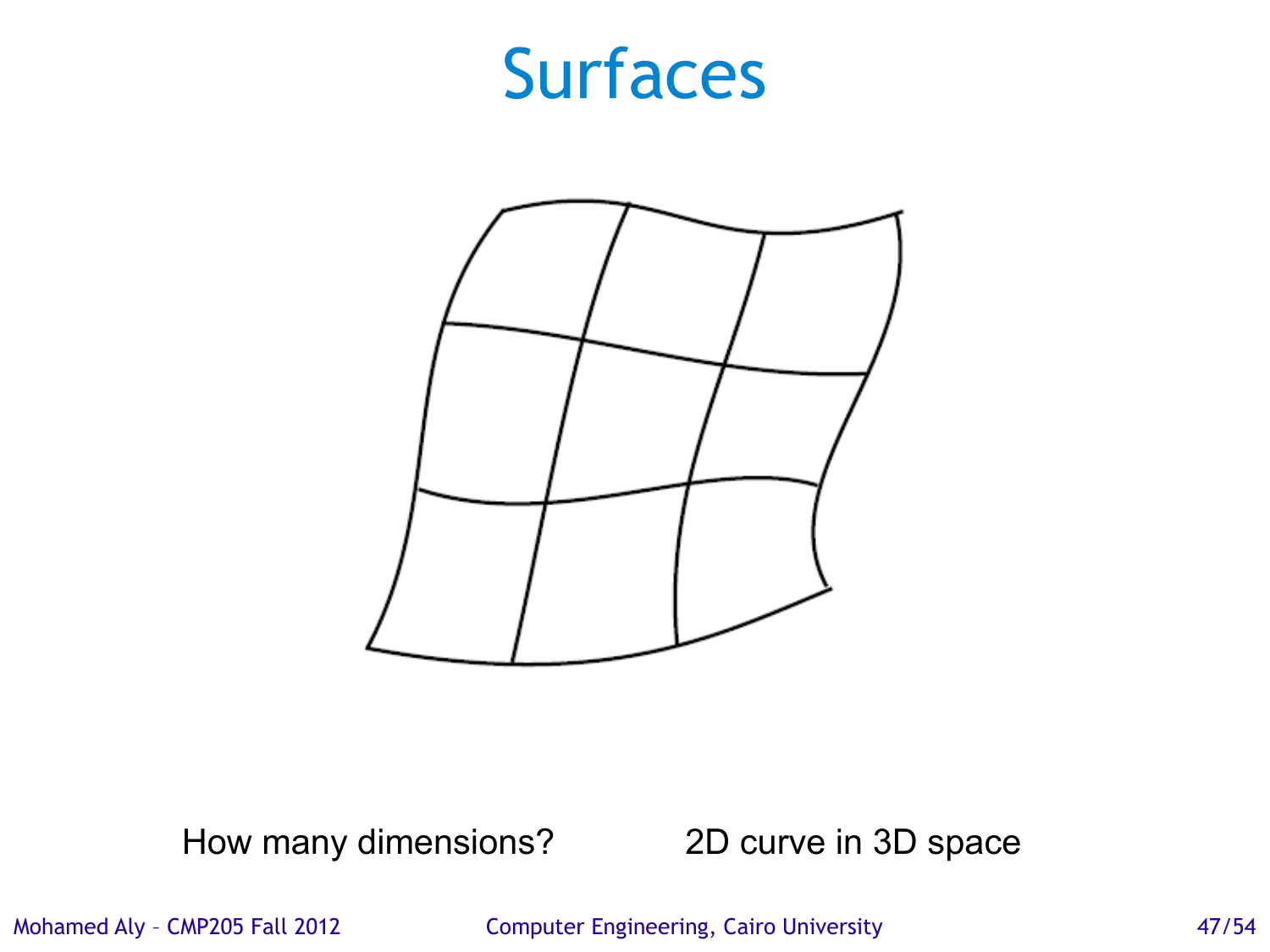#### Surfaces

- Representing surfaces
	- Extrusions
	- Surfaces of Revolution
	- Swept Surfaces
	- Spline Patches
	- Subdivision Surface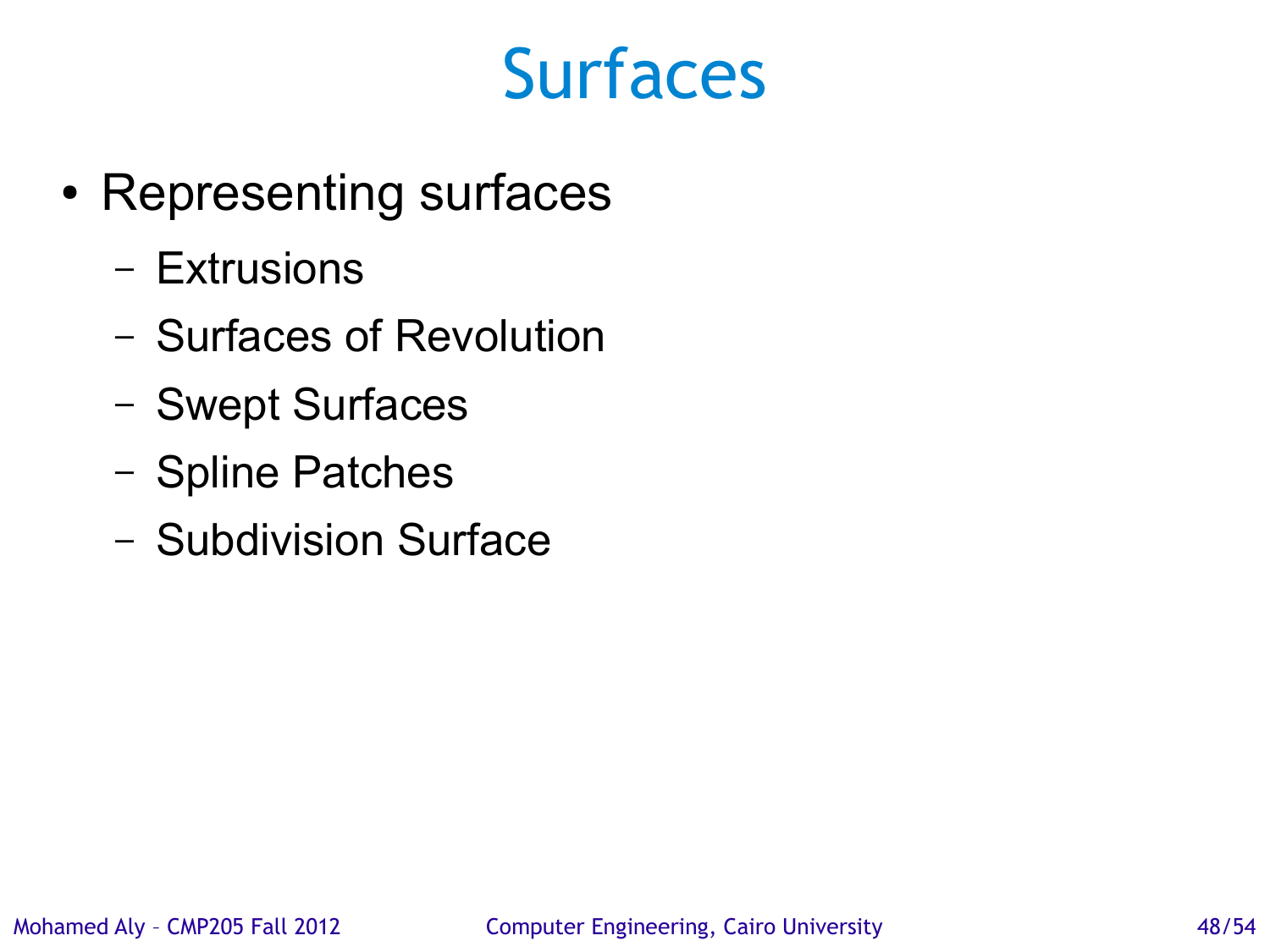#### **Extrusions**

**Cylinder** 





Slide the curve *P(u)* along axis

Mohamed Aly - CMP205 Fall 2012 Computer Engineering, Cairo University 49/54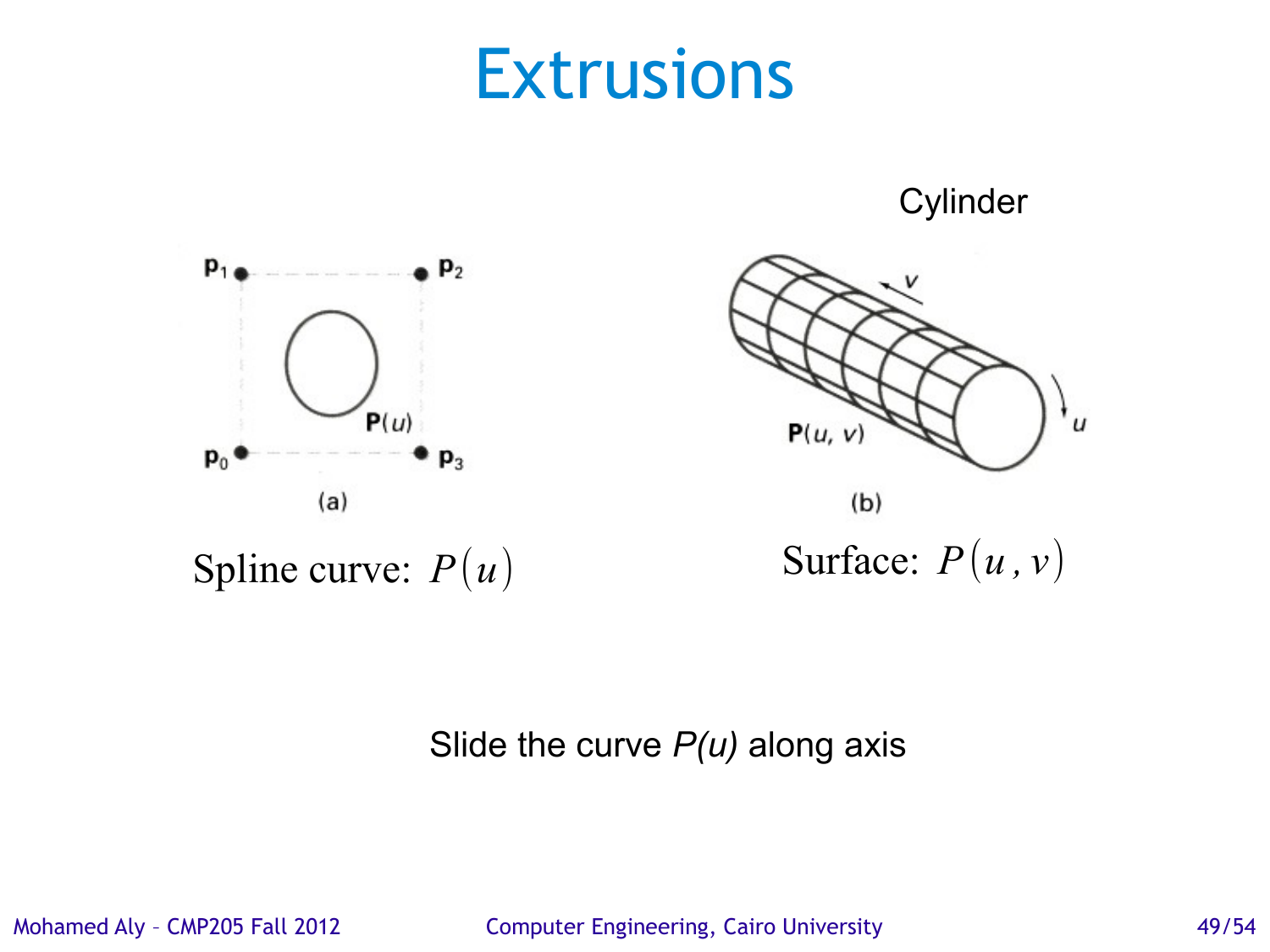#### Surfaces of Revolution



 $(a)$ 



Mohamed Aly - CMP205 Fall 2012 Computer Engineering, Cairo University 50/54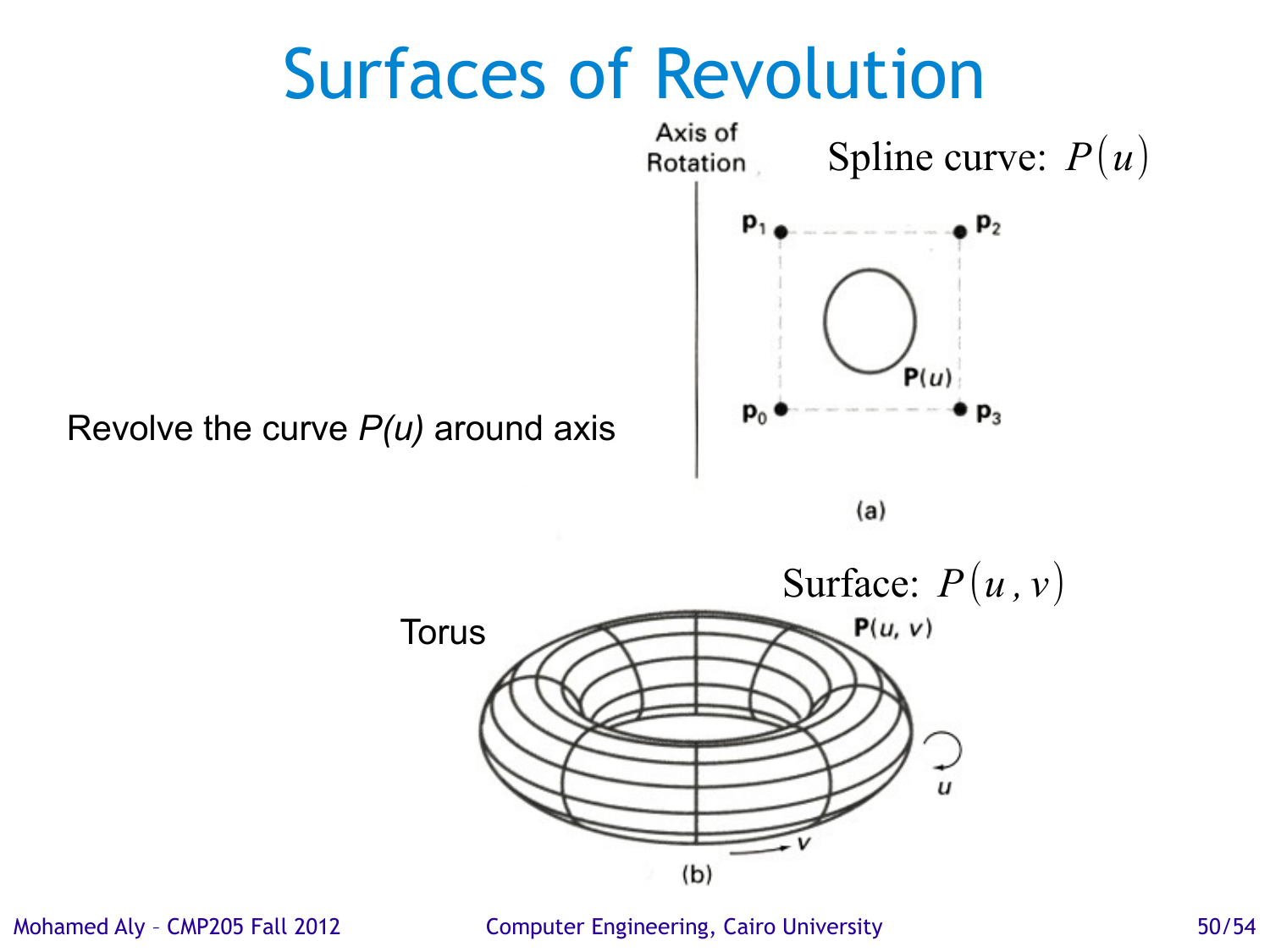### Swept Surfaces





#### Sweep a *cross section* along a *spine*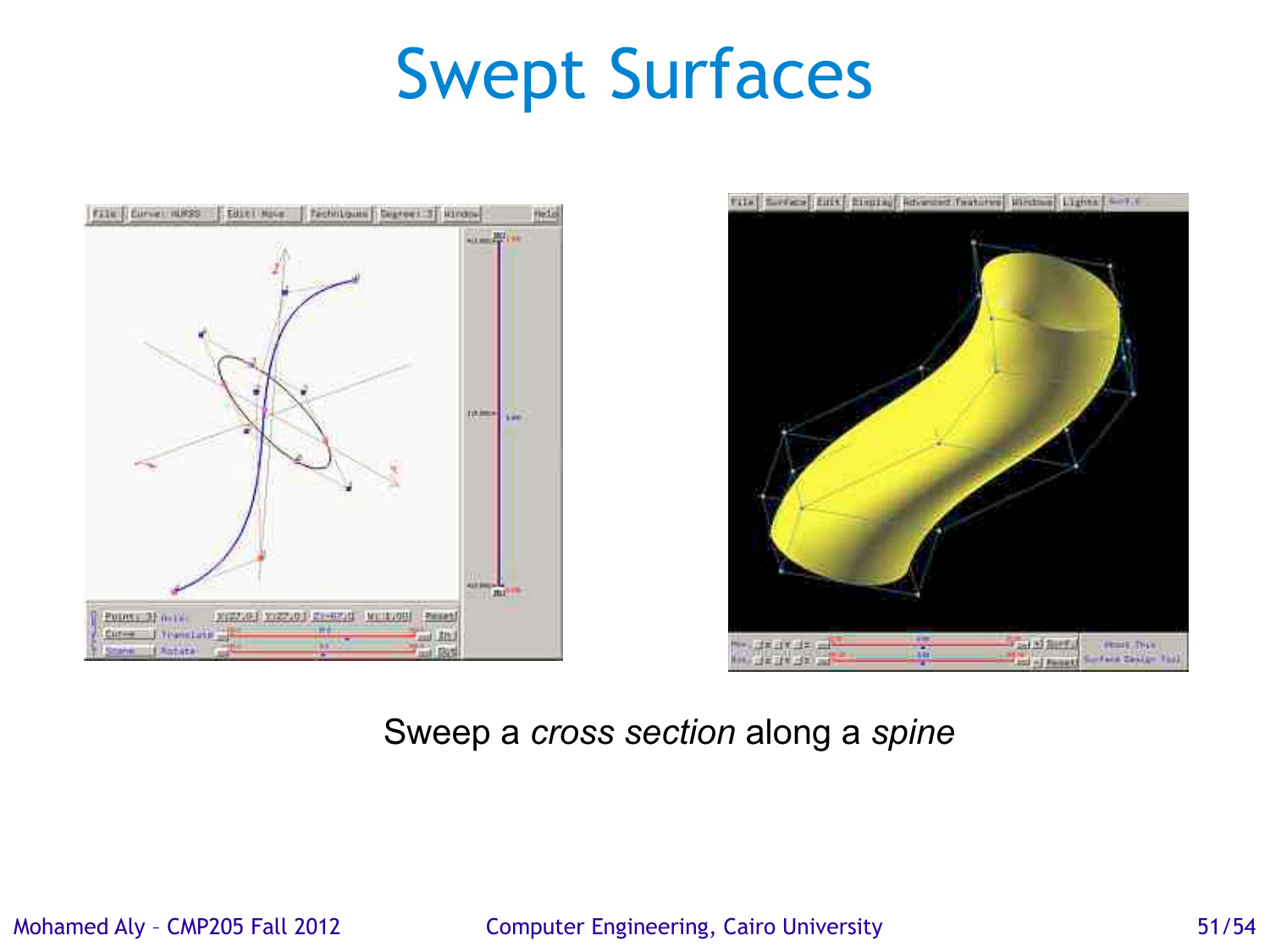#### Bicubic Bézier Patches



16 control points

Mohamed Aly – CMP205 Fall 2012 Computer Engineering, Cairo University 52/54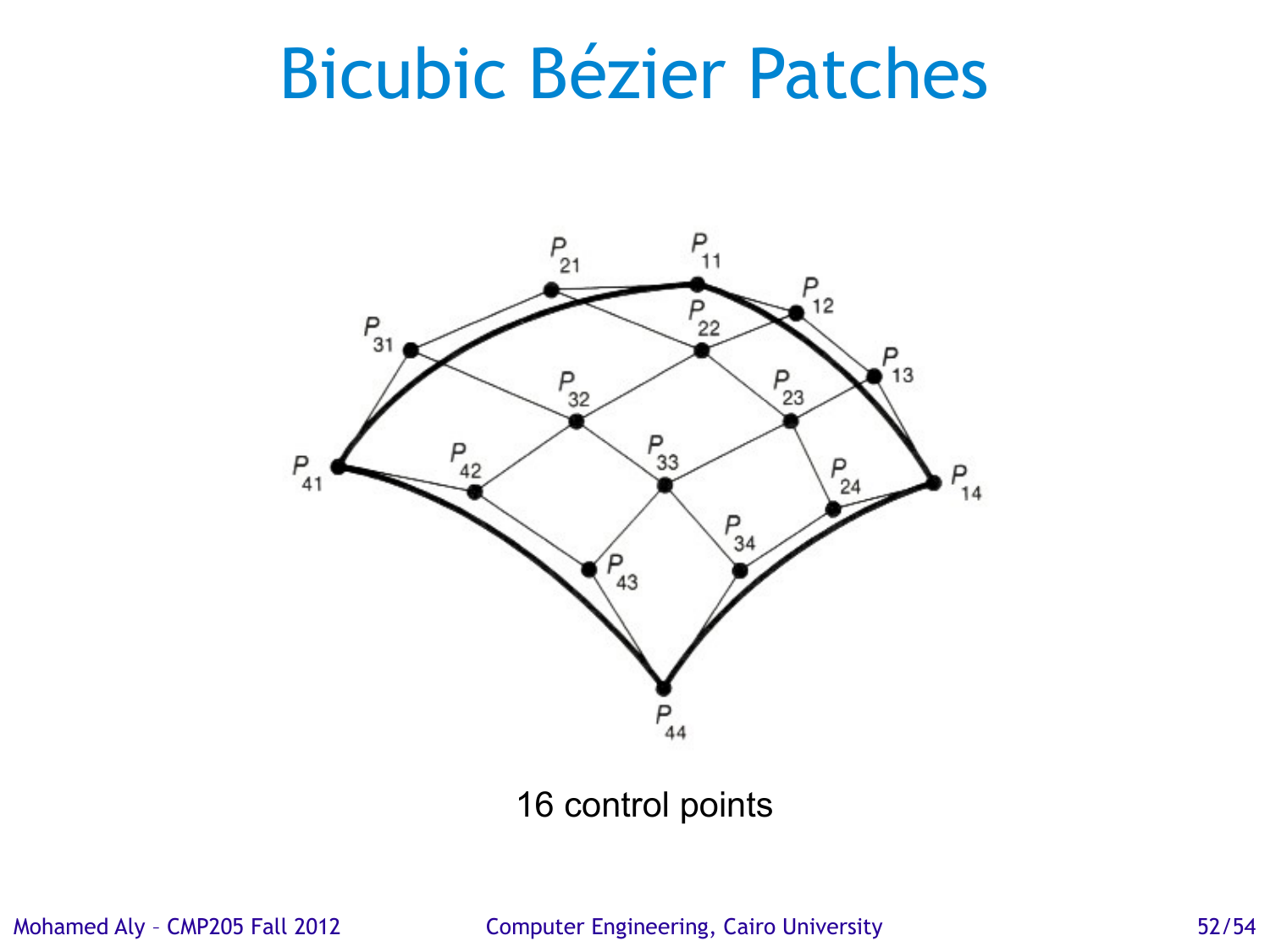### Subdivision Surfaces

- Start with polygonal mesh
- Subdivide into larger number of polygons
- Results in smoother surfaces